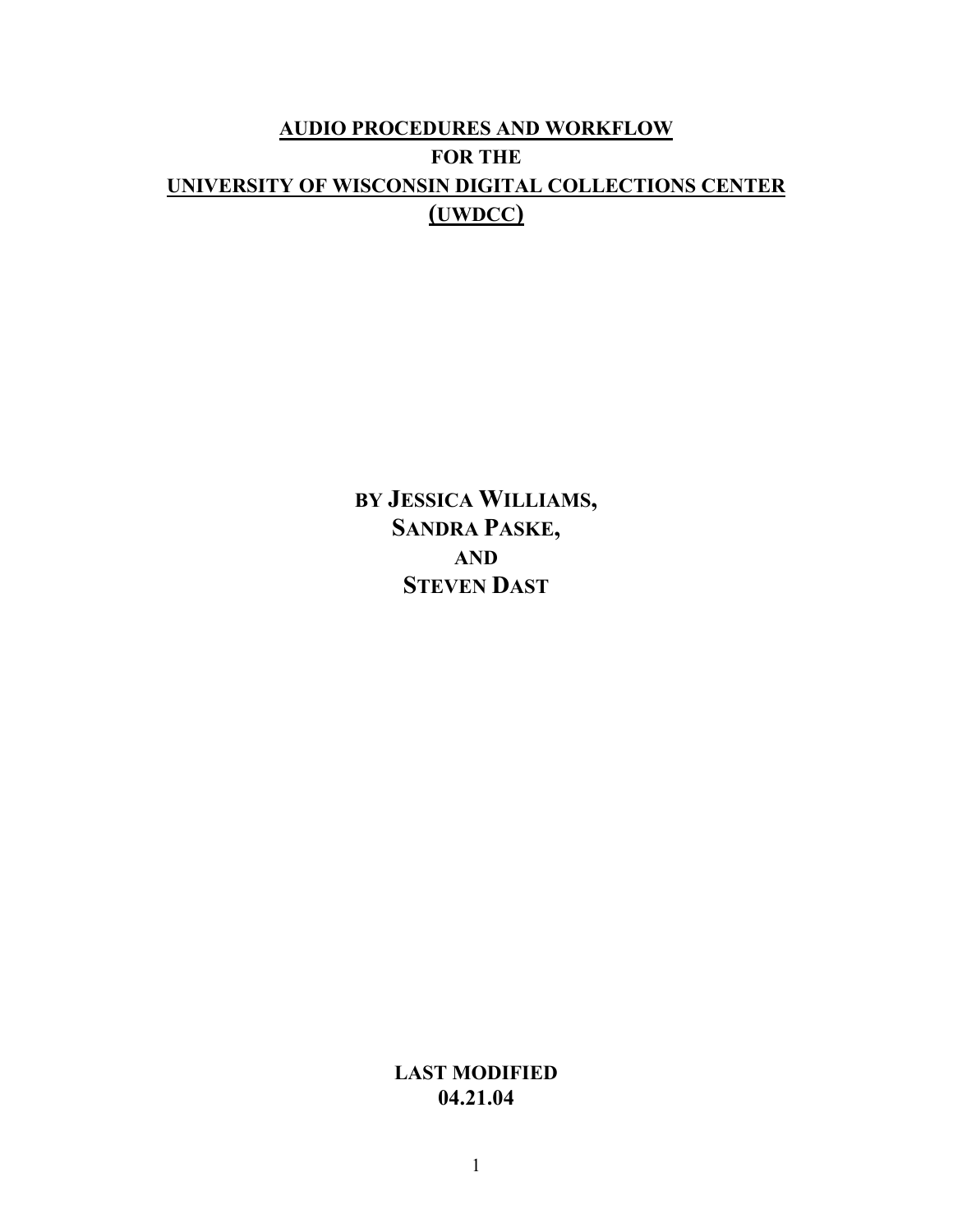# **TABLE OF CONTENTS**

### **PART I: STANDARDS AND PRACTICES**

#### **PART II: DCG PRACTICES**

## **PART III: WORKFLOW**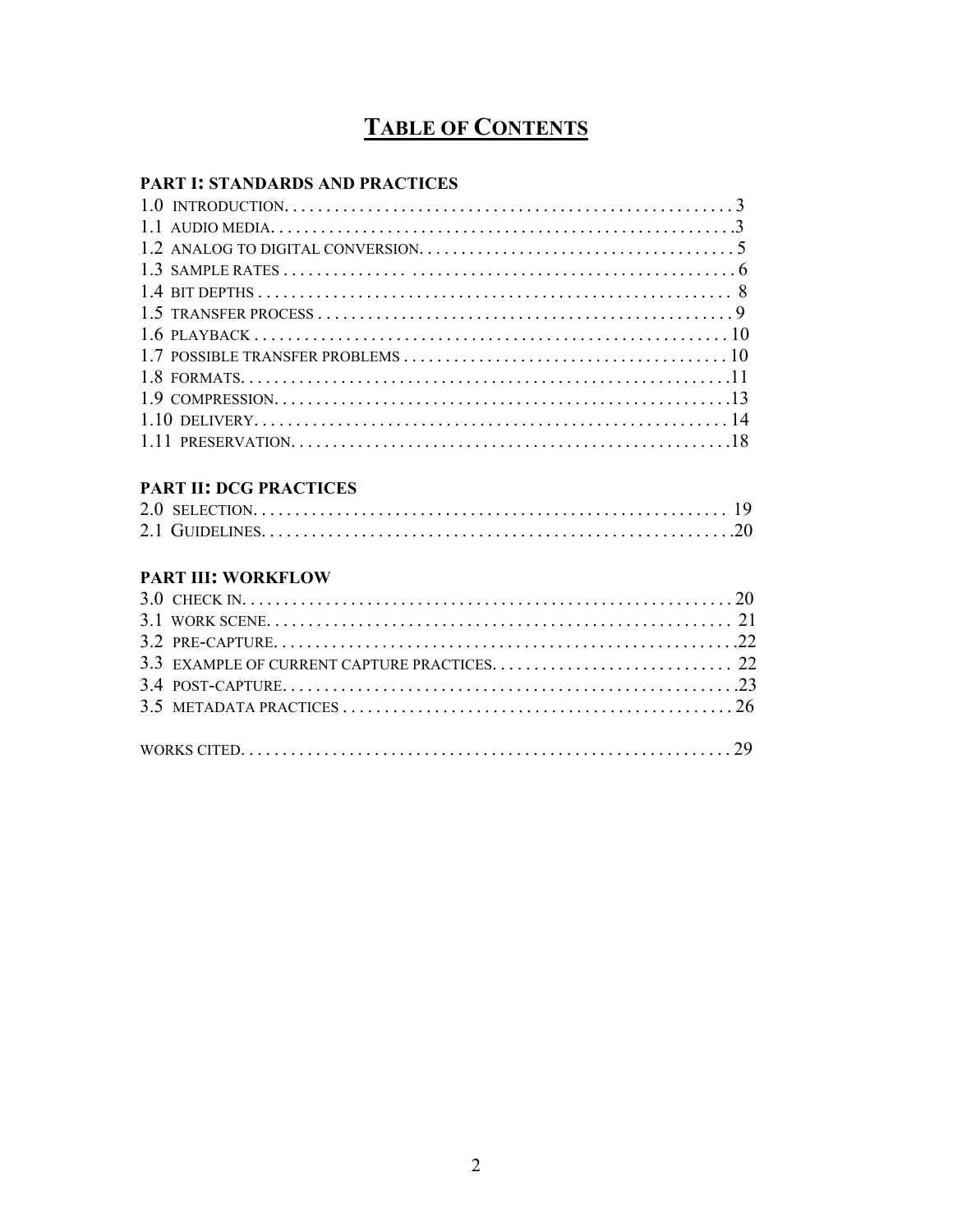# **PART I: STANDARDS AND PRACTICES**

#### **1.0 Introduction**

What is the importance of digitizing audio, and is digitization necessary? The importance of digitizing analog materials becomes apparent after one analyzes the benefits of digitization. First, digitized audio is easier to handle, manipulate, and deliver to the public than its analog counterparts. Second, content from a fragile storage and delivery analog format can be copied without loss of information. Third, digitization materials lend themselves more conveniently to research and study allowing for quick comparison, searching, and editing within the digital object. Fourth, users can more effectively access audio content in digital form than previously possible with analog collections. For instance, digital audio can be easily converted to another digital format without loss of quality unlike analog formats that degrade with each use and lose quality when copied. Finally, digitization also allows for the preservation of fragile and vulnerable analog materials such as nitrate-based film stock and materials that require special handling, or obsolete playback devices (NINCH, par 6). Thus, the advantages of digitization are numerous.

#### **1.1 Audio Media**

Before discussing the process of converting analog audio to digital, it is helpful to become familiar with the different types of audio media that exist. For a listing of specific types of audio media, their properties and the source devices needed for playback, please refer to Figure 1 on page 4. It is also important to keep in mind that for each type of media, different issues may arise during digitization. Therefore, one should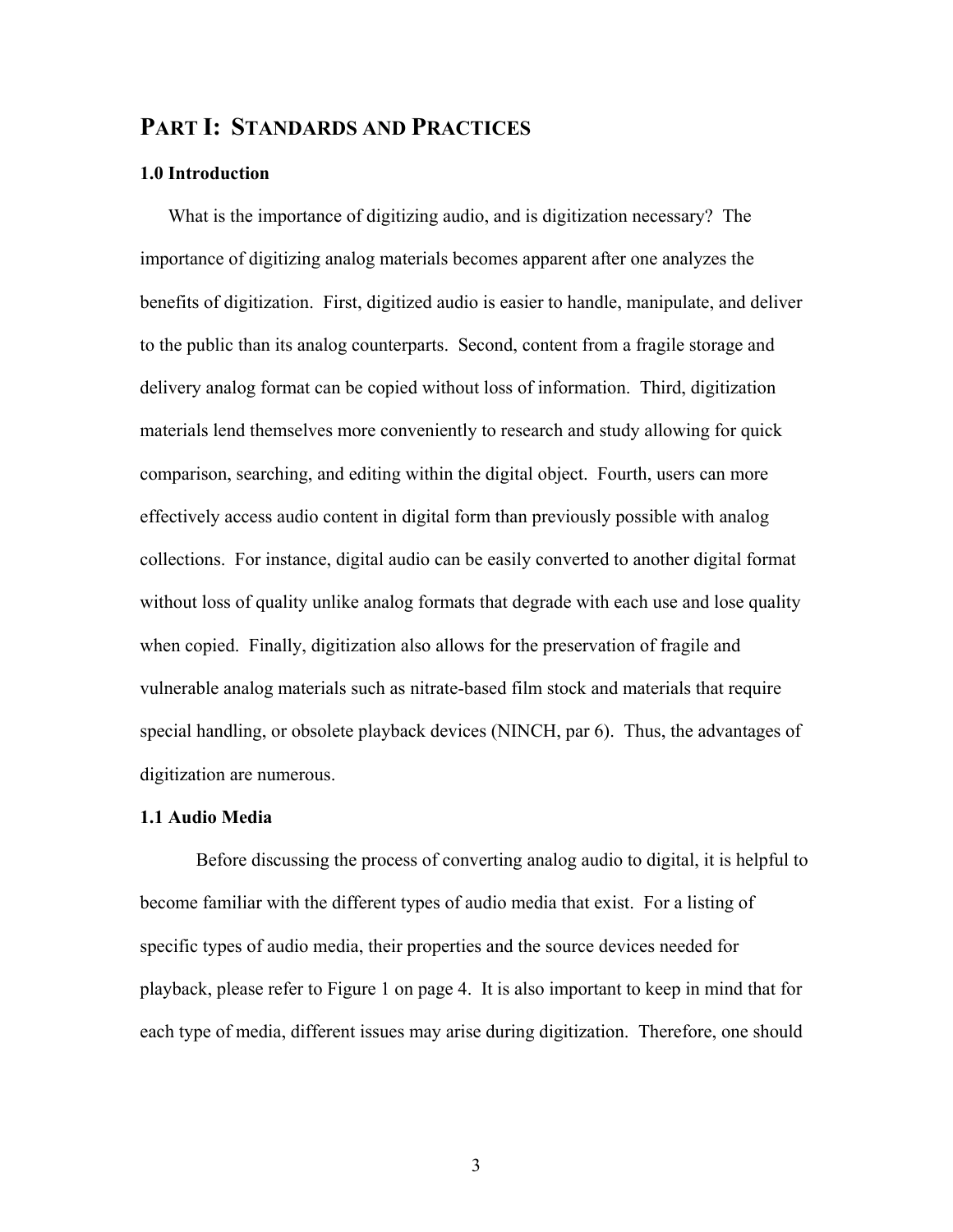look at the different properties of the media to ascertain if that media will be a good

candidate for digitization.

| <b>Audio</b><br><b>Media</b>                                                                                                                                                                                                                          | <b>Properties</b>                                                                                                                                   | Source Device needed for playback                                                                                                                                                                                                                                                                                            |
|-------------------------------------------------------------------------------------------------------------------------------------------------------------------------------------------------------------------------------------------------------|-----------------------------------------------------------------------------------------------------------------------------------------------------|------------------------------------------------------------------------------------------------------------------------------------------------------------------------------------------------------------------------------------------------------------------------------------------------------------------------------|
| Wax or<br>Celluloid<br>Cylinders                                                                                                                                                                                                                      | 1890s & 1900s, up to<br>5"diameter, 2-4 mins. playing<br>time                                                                                       | Phonograph. See http://www.tinfoil.com for<br>details of digital transfer.                                                                                                                                                                                                                                                   |
| Wire                                                                                                                                                                                                                                                  | Magnetic coated wire drums or<br>reels. Invented 1898. Widely<br>used by the US military in<br>WWII. Eclipsed by magnetic<br>tape by the mid 1950s. | Wire Recorder                                                                                                                                                                                                                                                                                                                |
| 78 rpm<br>shellac<br>resin discs                                                                                                                                                                                                                      | 1898 to late 1950s, 10"(25cm)<br>and 12"(30cm) most common<br>sizes                                                                                 | Gramophone (wind-up) or Hi-Fi.<br>Gramophone's steel needles need replacing<br>after each side or record played. Hi-Fi needs a<br>78rpm turntable and a cartridge with a 78 rpm<br>stylus. For best results on modern equipment a<br>phono pre-amplifier is required to correctly<br>equalize the different types of record. |
| 7" (20cm) single and 12" long<br>45 rpm<br>and 33<br>play (30cm). Long play (LPs)<br>introduced in 1948, stereo<br>rpm vinyl<br>discs<br>recordings in 1958.                                                                                          |                                                                                                                                                     | Hi-Fi. Hi-Fi requires turntable with 45 and 33<br>rpm speeds.                                                                                                                                                                                                                                                                |
| 1/2" to 1/4" magnetic tape. BASF<br>and AEG developed 6.5mm<br>Reel to<br>ferric tape and Magnetophone<br>Reel<br>player in Germany from 1935.<br>magnetic<br>Post-war development in USA<br>tape<br>by Ampex and 3M. Stereo<br>capability from 1949. |                                                                                                                                                     | Reel to Reel player for appropriate width of<br>tape.                                                                                                                                                                                                                                                                        |
| Compact<br>Cassette                                                                                                                                                                                                                                   | Magnetic polyester tape<br>introduced by Philips in 1963.                                                                                           | Hi-Fi. Hi-Fi requires compact cassette player.                                                                                                                                                                                                                                                                               |
| Cartridge                                                                                                                                                                                                                                             | 1/4" magnetic tape. Fidelipac (4-<br>track, devised 1956, released<br>1962) and Lear (8-track, 1965)<br>cartridge systems.                          | Despite similarities 4 and 8 track cartridges are<br>not compatible and require separate players.<br>Predominantly used for in-car audio. 4 track<br>unpopular outside of California and Florida.                                                                                                                            |

 **Figure 1: Audio media, properties, and the source device needed for digitization. (This chart was taken from "NINCH Guide to Good Practice: Audio/Video Capture and Management," [http://www.nyu.edu/its/humanities/ninchguide/VII/\)](http://www.nyu.edu/its/humanities/ninchguide/VII/).**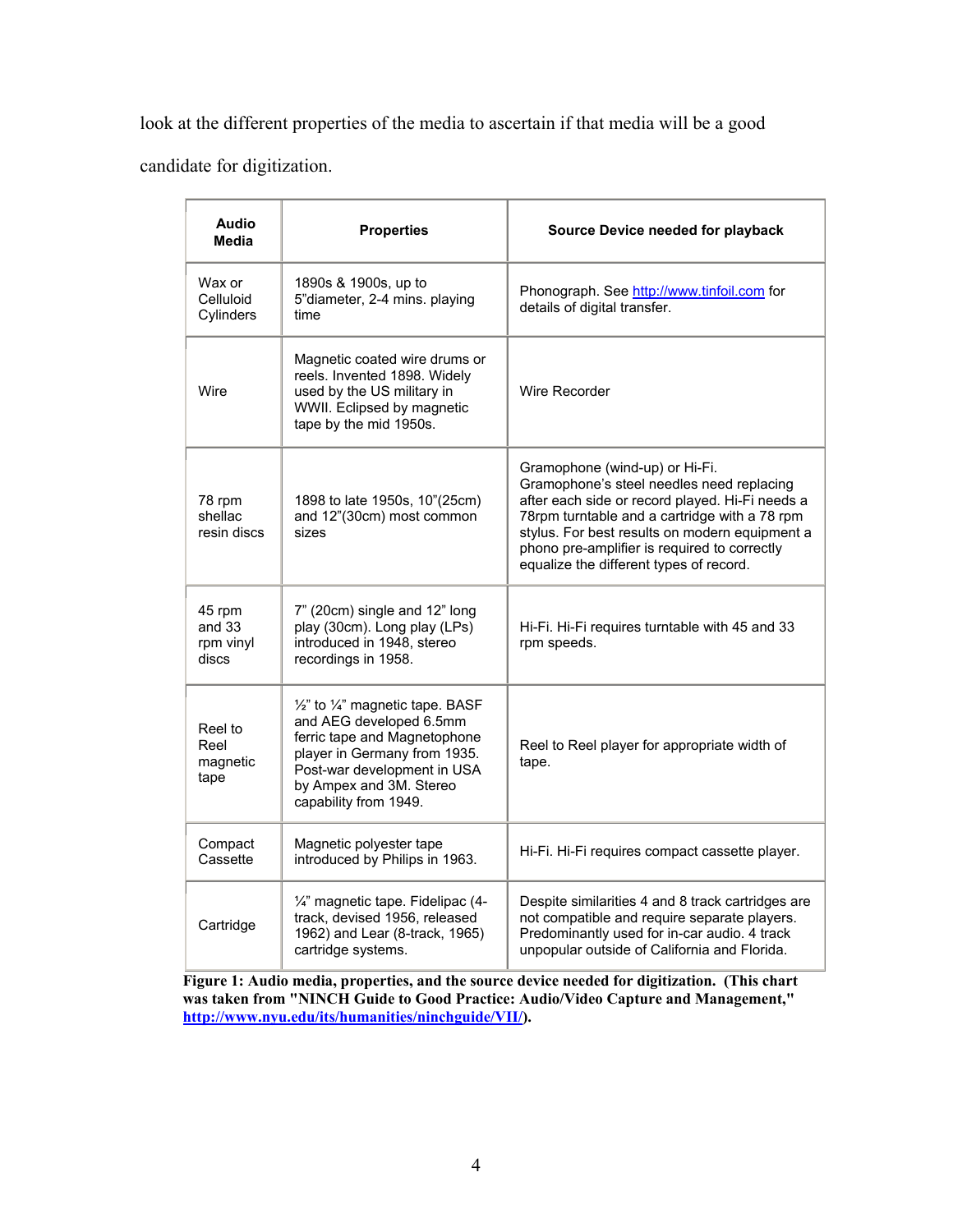#### **1.2 Analog to Digital Conversion**

What does audio digitization entail? According to Bartek Plichta and Mark Kornbluh of The Matrix, The Center for Humane Arts, Letters, and Social Sciences Online, "digitization is a process of converting an analog continuous, waveform to digital form by an Analog-to-Digital converter (ADC)" (4). In order to fully understand digitization, it is important to grasp the basics of audio sound and how it can be measured. The Colorado Audio Working Group writes that audio is a "flowing series of (analog) pressure waves" (16). In other words, audio is a sound wave that alternates between high or low pressure creating something the user perceives as sound (Colorado Audio Working Group, 16). The waveform is constantly changing from second to second, and as it changes between two points, it passes through a variety of values in between these two points. When audio is digitized, the pressure of the wave is sampled at very fast time intervals and the amplitude, or wave pressure, at each point sampled is recorded as a number (Colorado Audio Working Group, 16). Use of an ADC allows the audio signal to be sampled at equal spaces on the waveform. The sample value is a number equal to the signal amplitude at the instant the waveform was sampled (Plichta and Kornbluh, 4). By recording many points on the wave, the sound wave can be reconstructed allowing it to be copied into another format. Hence, analog to digital conversion is complete.

Two factors must be considered during the digitization process. The first factor one must bear in mind is the frequency at which a sampling is taken from the audio signal/wave. The sample rate is measured and recorded in kilohertz-- thousands of samples per second (Colorado Audio Working Group, 16). For example, consumer CDs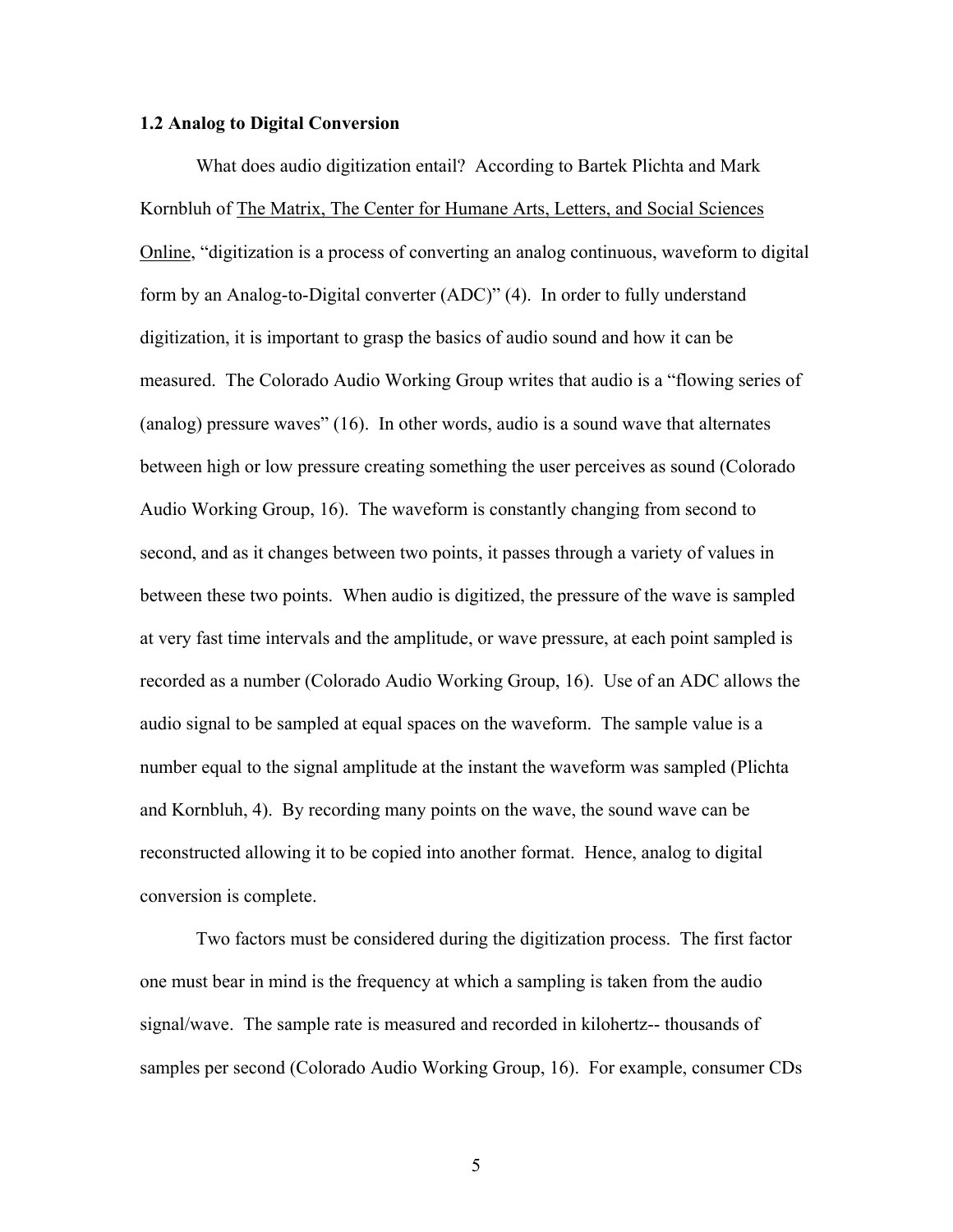are recorded at 44.1 kHz allowing each second of audio to be represented as 44,100 separate amplitude measurements. The second factor one must consider is the range of numbers used to record each measurement. That range, or sample size, is measured in bit depth. According to the Colorado Audio Working Group, sample size or bit depth "describes how wide the range of numbers is that is used to represent each amplitude measurement" (16). The more numbers used in the range to measure the sample, the more accurate the recording will be.

If the ADC process is done properly and the recommended sampling frequency (kHz) and range (bit depth) are used, "every detail of the original signal can be captured" (Plichta and Kornbluh, 4). Thus, in effect the "original continuous waveform can be reconstructed exactly and, more importantly, powerful digital signal processing can be applied to the digital representation of the signal" (Plichta and Kornbluh, 4). Digital processing includes such things as editing and manipulating audio files through current software editing programs.

#### **1.3 Sample Rates**

Sample rates and bit-depths are two factors that will help determine the quality of the digital capture. The audio group, Sound Devices LLC describes sampling as "expressed in kilohertz per second (kHz) and defines the number of times a second that the analog audio signal has been measured (sampled)" (par. 4). In comparison to digital imaging, sampling rate is analogous with pixels or dots per inch (dpi) (NINCH, par. 37).

When determining sampling rates, experts refer to the Nyquist theorem. The Nyquist theorem states, "the sampling rate must be at least twice the highest frequency of interest to achieve lossless sampling" (Grotke, par. 6). Another way to think about it is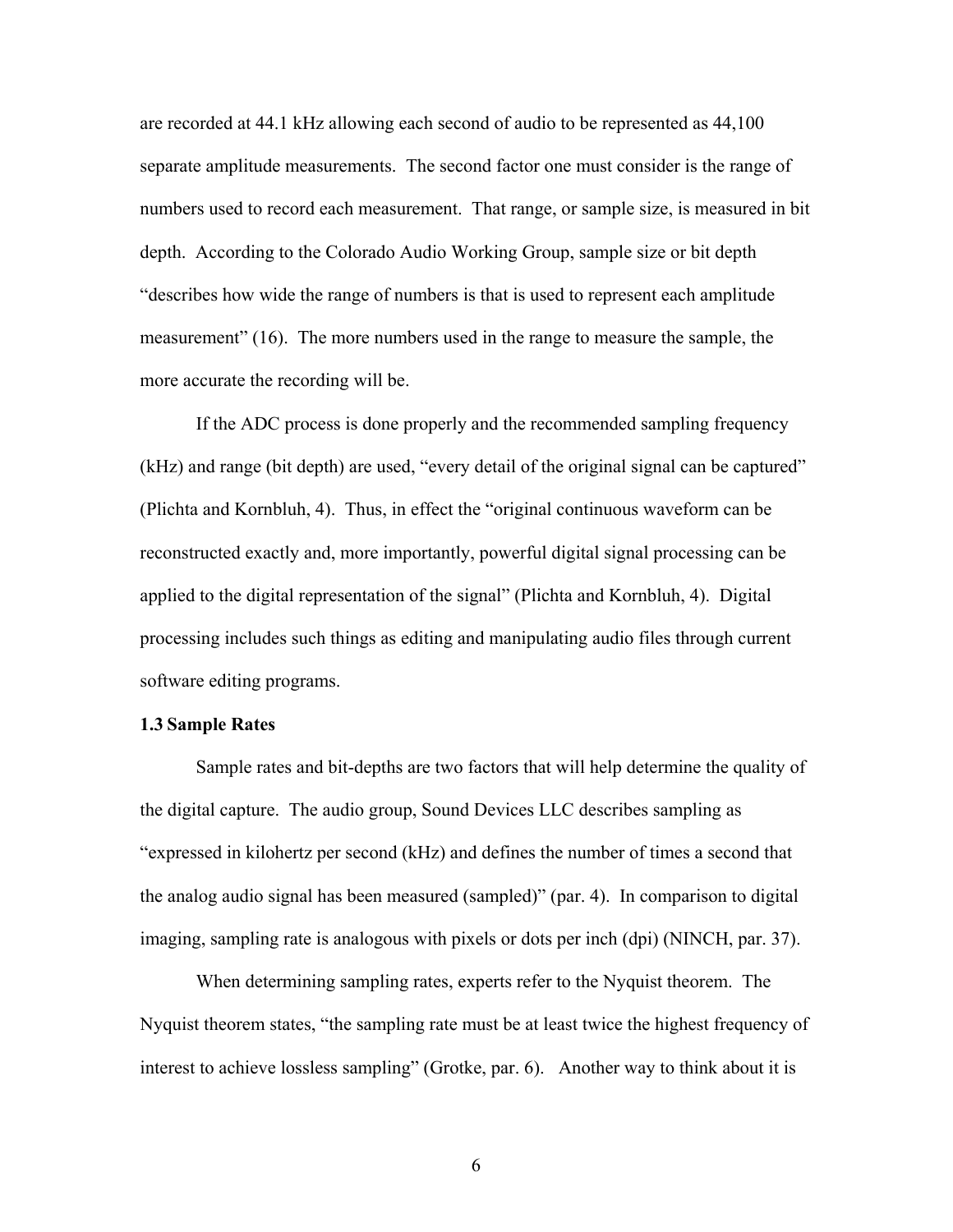to remember that "the highest frequency pitch that a digital audio sample can hold is onehalf of the sampling rate" (Colorado Audio Working Group, 16). The sampling frequency determines the amount or limit of audio frequencies that can be digitally reproduced. Therefore, in practical application, one needs to sample at 40 kHz in order to capture a signal at 20 kHz. Most experts agree that humans cannot hear pitches above 20 kHz, which explains the selection of the sampling rate for consumer CDs of 44 kHz (Colorado Audio Working Group, 16).

In the past, it was found that digital audio files could be recorded in standard 44.1 kHz, 48.1 kHz, 32 kHz, 22 kHz, and 11 kHz at bit rates of 4, 8, 16, and 20 (Colorado Audio Working Group, 22). However, as the  $21<sup>st</sup>$  century approached, there was a significant move toward capturing audio at 96 kHz. Other institutions find that capturing at 88.2 kHz offers similar results as capturing at 96 kHz, but lends itself toward a more simple conversion to the 44.1 kHz standard (NINCH, par. 37).

If one is digitizing audio primarily for preservation purposes and not merely to be accessed on a day-to-day basis, sample rates as well as bit depths may vary. The Colorado Audio Working Group recommends, "for the purposes of archival audio . . . the CD 'Red Book' audio standard of 44.1 kHz and a minimum of 16-bit audio be utilized, both for quality and compatibility" (22). This standard allows the CD copy to be "reproducible" on any CD player whereas use of other formats might result in an acceptable recording, but may not be playable on other formats.

Until recently, CD-quality was the accepted standard. Yet, lately more and more institutions are moving toward capturing at 48 kHz and 16 bit-depth unless originals are of high quality in which case 24-bit depth is used (NINCH, par. 37). The Library of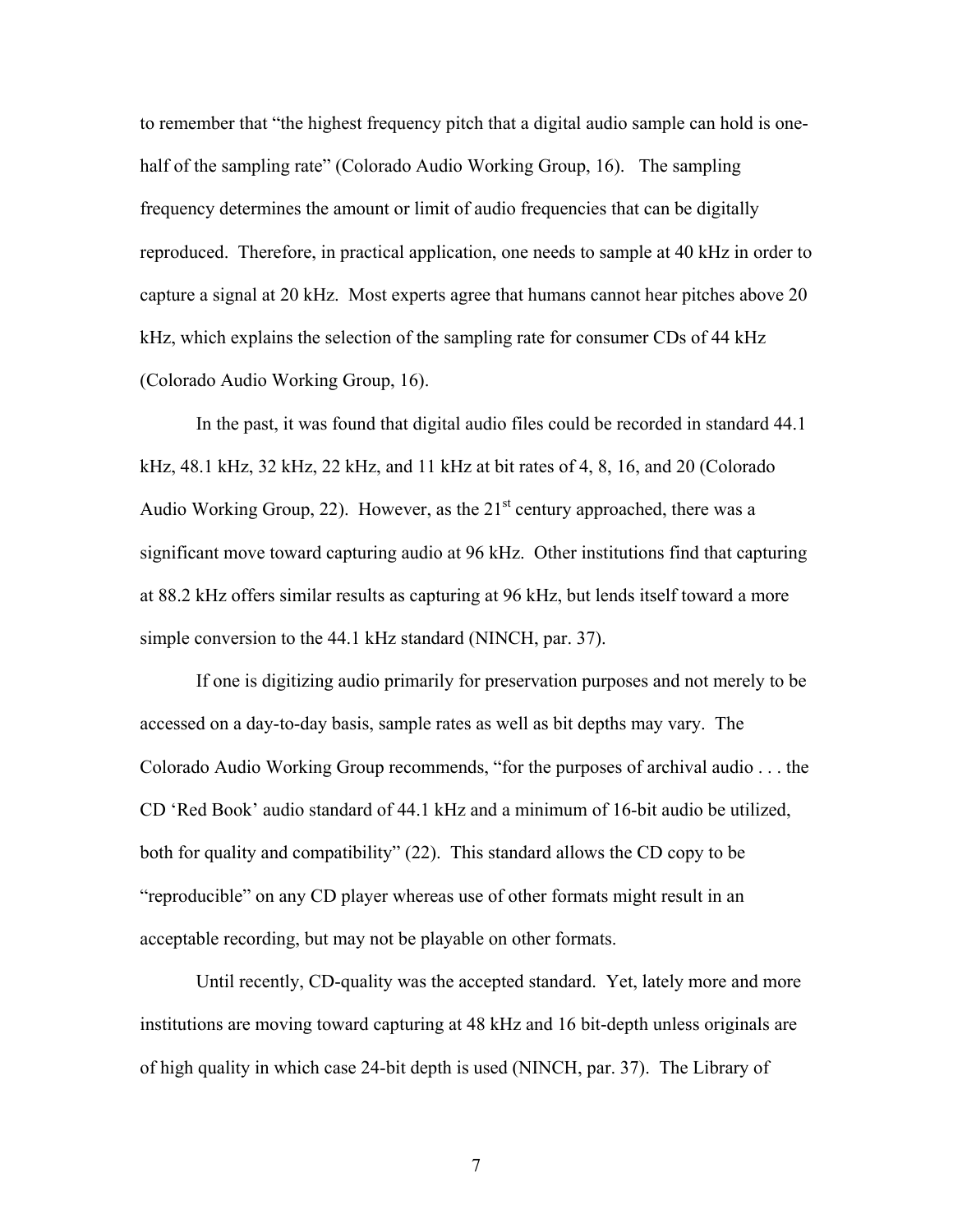Congress recommends the sampling frequency be 96 or 48 kHz for the master file, which potentially could replace the analog version for reel-to-reel tapes. As cost for storage space declines, there may be more of a move toward capturing at 96 kHz and 24 bit-depth especially for archival and preservation purposes (NINCH, par. 37).

#### **1.4 Bit depths**

Bit depth refers to the range of numbers used to represent amplitude measurement (Colorado Audio Working Group, 16). According to Sound Devices LLC, "Bit rate is an exponential measure (exponent of 2), so as bit rate increases, the amount of data [digital audio] increases exponentially" (par. 3). For instance, consider that CD audio uses a bit depth of 16. Therefore, each sample is represented by  $2^{\wedge}16$ , which equals 65,536 binary digits. Thus, audio that is sampled at 16-bit is actually being represented by a range of binary digits that stretch from 0 to 65,536. The greater the range of numbers used to represent amplitude measurement, the more accurately represented the sound (Sound Devices LLC, par. 3).

One way bit depth is determined is by looking at the dynamic range. Dynamic range is the range from the softest to the loudest sound a system can reproduce (Digital Audio Primer, par. 18). Humans can hear almost 0 decibels (dB) as the softest sound whereas our pain threshold is approximately 120 dB (Digital Audio Primer, par. 18). When digitizing audio, one must subtract the "noise floor," amount of noise during "silence," from the maximum sound output the system is capable of producing (Digital Audio Primer, par. 18) Thus, it is generally accepted that one will have roughly 6 dB of dynamic range for each bit of sample depth. Again, consider the audio CD, which is 16 bit at 44.1 KHz. The audio CD has a dynamic range of 96dB (16 bit  $X$  6dB = 96 dB).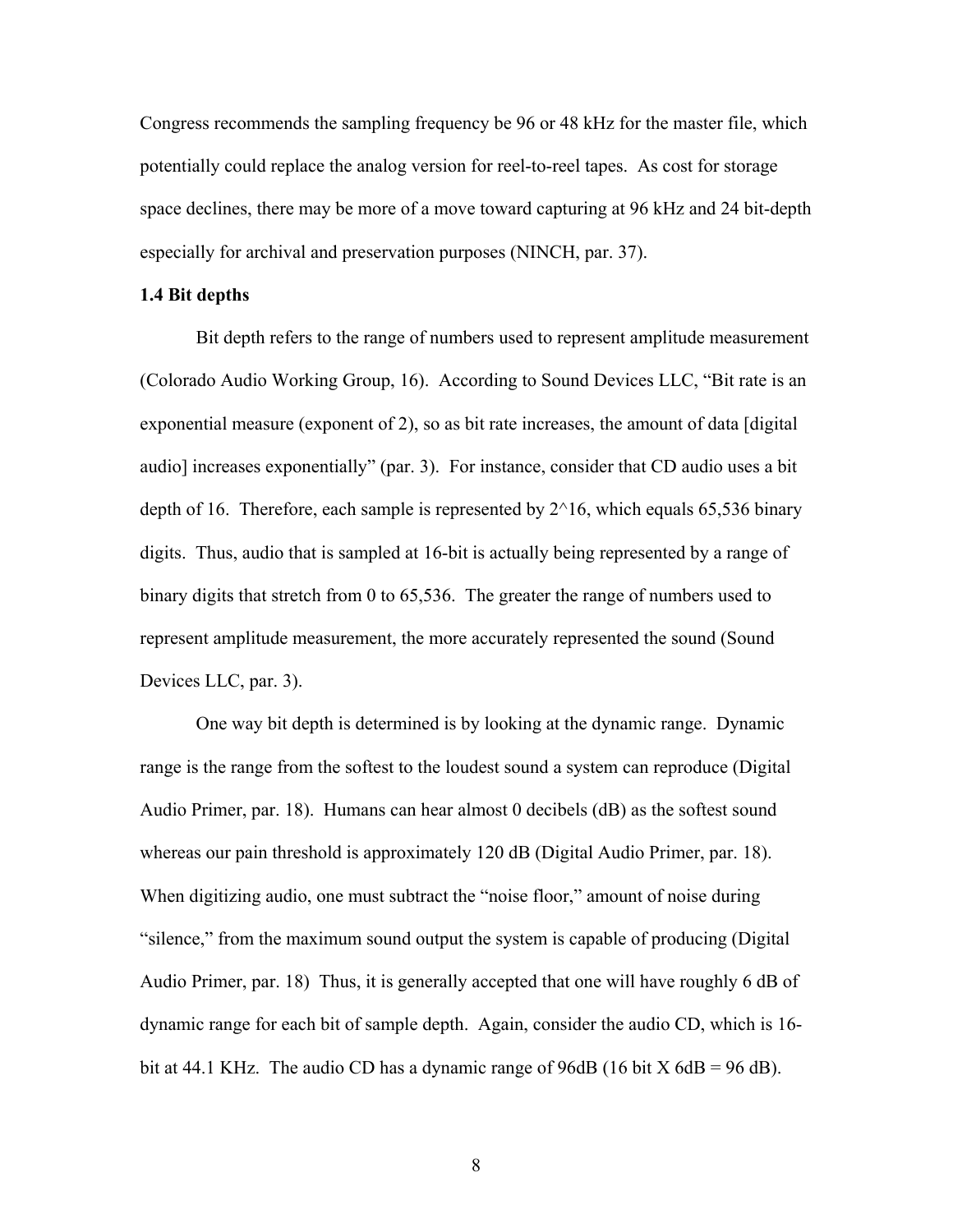This is one reason why professional audio is usually captured at 24-bit since the dynamic range is 144dB, which is well above the human limit (Digital Audio Primer, par. 18). Overall, when considering bit depth, one must understand the importance of dynamic range and how it relates to the binary digits representing the audio sound. However, there are a number of other factors that play into the final decision of which bit depth to use when digitizing audio such as user needs, space issues, and many more.

Figure 3 illustrates how bit depths directly correspond with sampling range. As mentioned previously, CD quality is the accepted standard, which uses 16-bits for sampling size. Bit depth may vary along with sampling frequency based institutional preferences and specific project needs.

| Bit depth | Sampling range |
|-----------|----------------|
| 8 bit     | $0 - 255$      |
| 16 bit    | 0-65,535       |
| $24$ bit  | 0-16.777.215   |

**Figure 3: Sampling range represented by bit depth. (Adapted from the Colorado Audio Working Group, 2003). 1.5 Transfer Process**

The actual conversion process involves three components (Colorado Audio Working Group, 19). These components are the playback device, the device to convert the analog signal into the digital signal (Analog-to-Digital Converter (ADC)), and the recording device (19). A more common setup involves a computer and computer-based recorder to create a CD. According to the Colorado Audio Working Group, "this system allows for greater flexibility in manipulating the original signal as well as greater flexibility in the CD creation process itself" (19). Such a setup would then utilize audio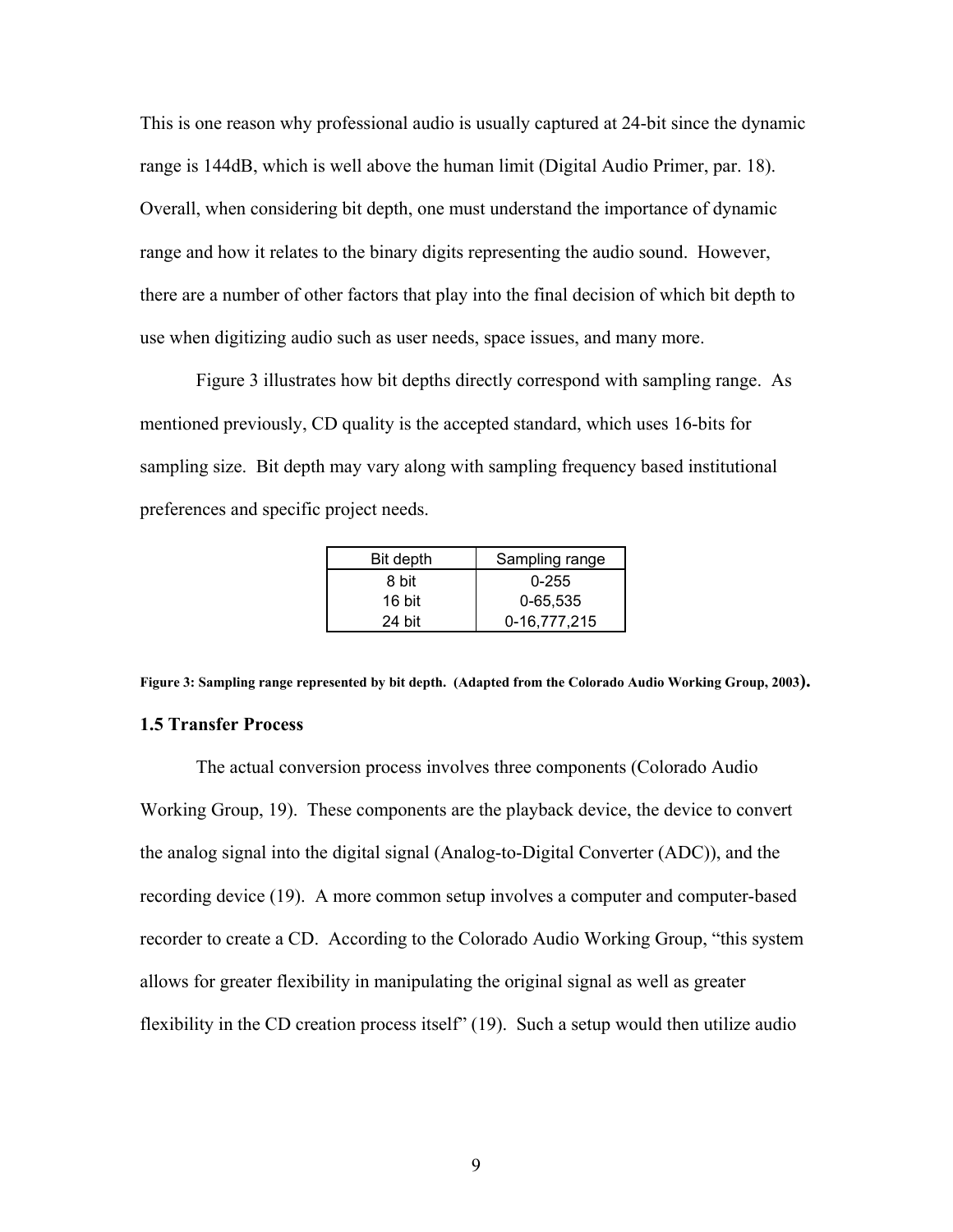software such as Peak, Sound Forge, or Cool Edit Pro, which allow the user to manipulate and edit the signal (19).

#### **1.6 Playback**

It is important to select the proper machine for playback. The "proper" machine is determined based on whether the audio is monographic (one track in each direction) or stereo (two tracks in each direction).

Another issue to consider when selecting the appropriate playback machine is speed. Proper speed must be determined. Modern open-reel decks play back at 3  $\frac{3}{4}$  IPS (inches per second) and 7 ½ IPS. Older tape decks play 7/8 IPS (Colorado Audio Working Group, 21). Cassettes are usually recorded at the same speed of 1 7/8 IPS. However, some half-speed cassettes do exist. (Colorado Audio Working Group, 22).

#### **1.7 Possible Transfer Problems**

Several issues may arise when transferring analog sound to digital. It is important to be aware of and to immediately address these issues to avoid damage to the audio media. Common problems are described below.

Archiving vs. Optimization - - When digitizing from analog to digital in archival terms, preserving a near to an exact copy of the original is of utmost importance. When converting from analog to digital in optimization terms, the focus shifts from preserving an exact copy to simply creating a copy that will allow users the utmost ease of access. Creating an exact replica of the original is not as important when optimizing as creating a usable copy for patrons to access easily (Colorado Audio Working Group, 22).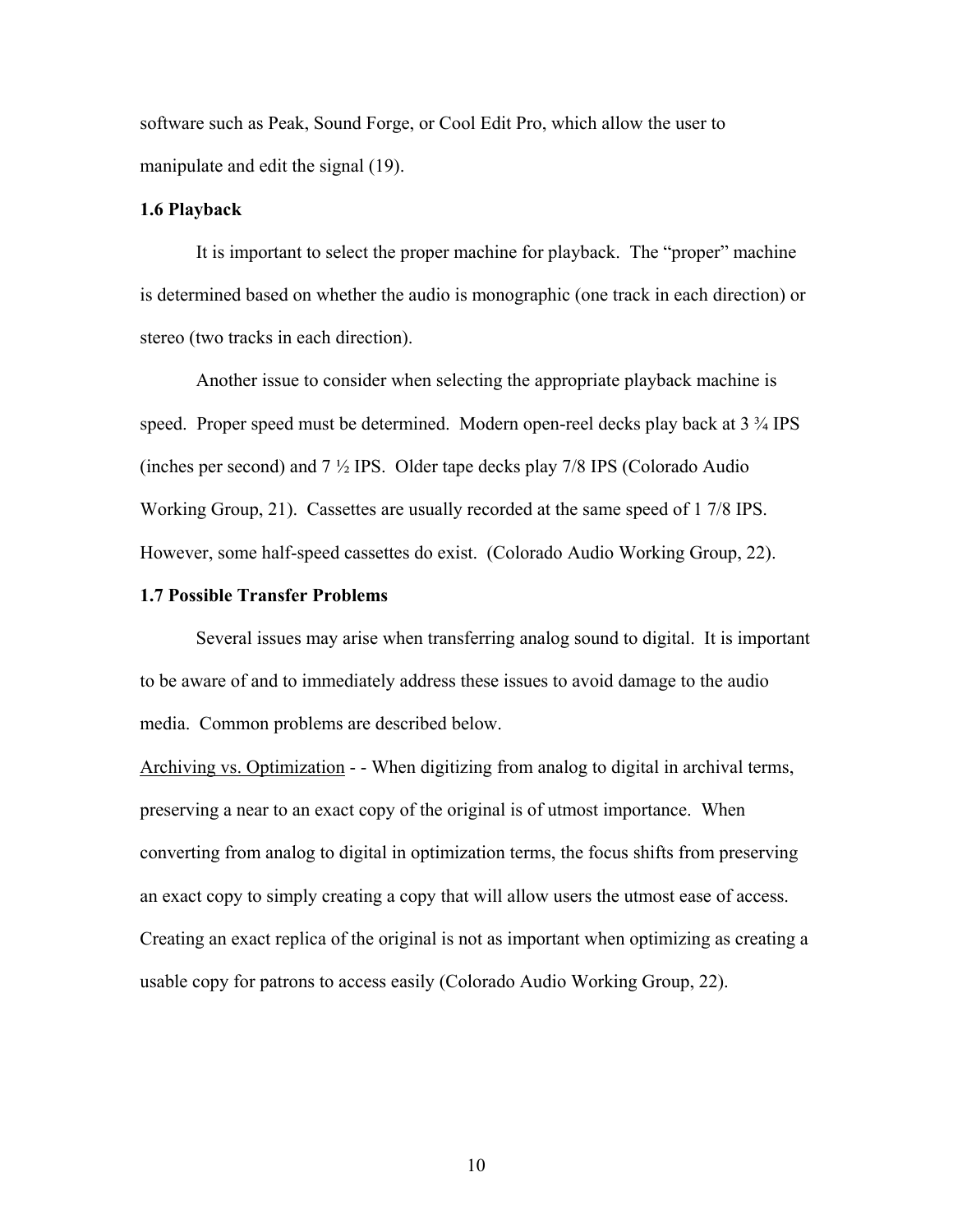Bleeding tapes/Print through – occurs when data from one part of the tape presses onto another part of a different tape that is stored nearby causing the recording to be unclear and appear to have faint voices in the background. (Colorado Audio Working Group, 5). Sticky shed syndrome - - exists when a tape has become gummy and exhibits a loud squeal when played requiring that the tape be baked before playing (Grotke, pars. 2, 3).

Warmth - - Analog warmth is the "extra detail" in the recording that is not necessarily audible to the human ear, but does add a certain amount of "body to the original signal, making it sound fuller" (Sound on Sound, par. 2). The online magazine, "Sound on Sound," states that in comparison, digital audio "has acquired the reputation in many quarters of having a cold, clinical sound" (par. 2). In other words, analog audio can record up to a maximum level with "warmth," meaning, higher frequency information is left out. Because this information is left out, the audio is distorted. However, it sounds natural. With digital audio, the recording is very precise. Digital recordings measure the exact maximum level without warmth and without distortion, which actually results in a "noisy or unpleasant" sound.

#### **1.8 Formats**

According to the "NINCH Guide to Good Practice to Audio/Video Capture and Management," "the use of standards increases the portability of digital information across hardware platforms, space, and time" (par. 31). Standards and formats can be further classified into two main types: proprietary and nonproprietary.

NINCH also relates that three main formats commonly used today are WAVE (.wav), MPEG 1, Layer 3 (mp3), and streaming formats such as RealAudio (.ra). Please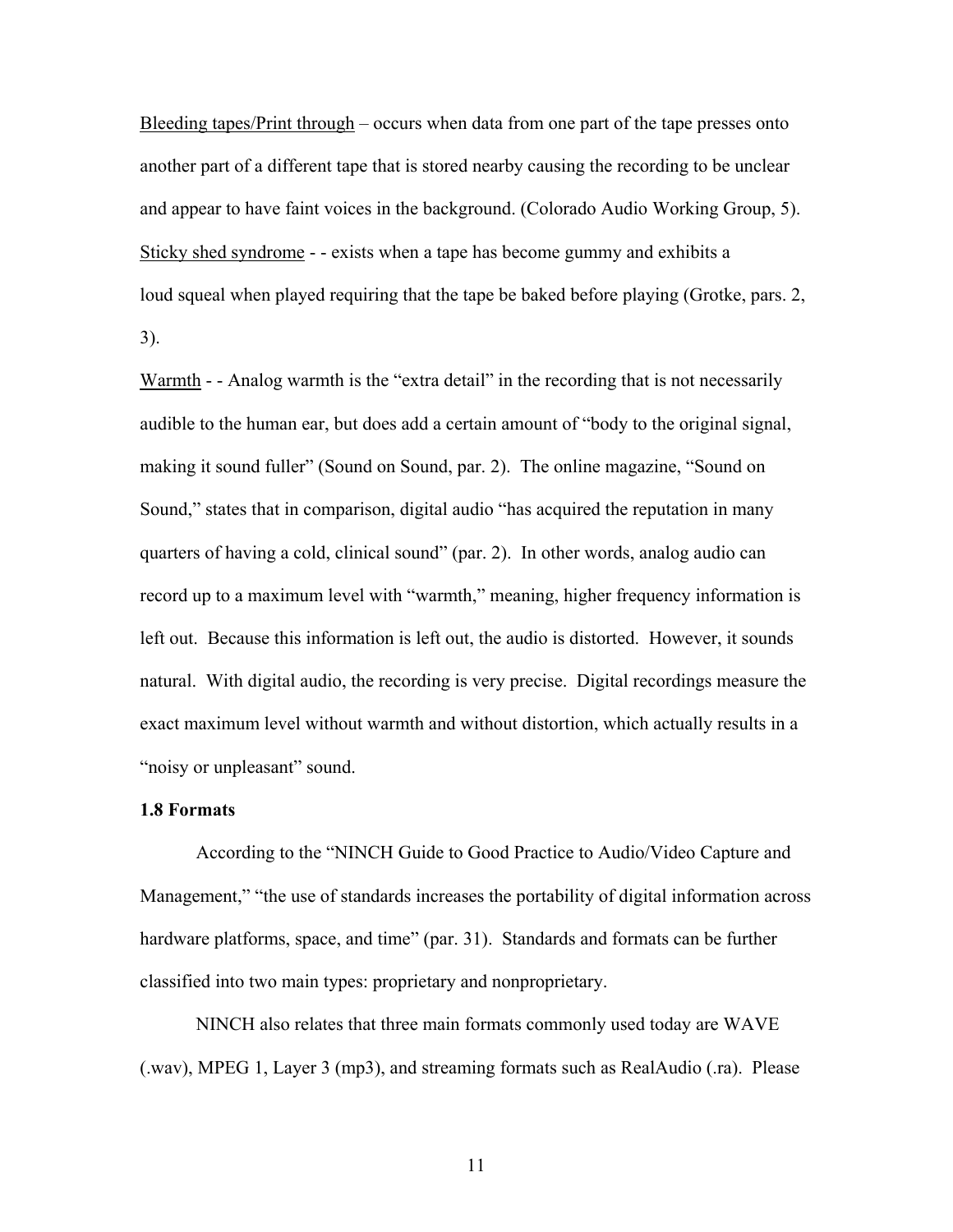refer to the following chart for descriptions of these formats. The following chart outlines the common audio formats, extensions, meanings, and, descriptions while including a brief synopsis of the strengths and weaknesses of each format. See Figure 4 on pages 12 and 13.

# **Figure 4:**

| <b>Audio Formats:</b>                         | <b>Extension</b> | <b>Description</b>                                                                                                                                                                                                                                                                                                                                                                                                                                                                                                                                                                                                                                                                                                  |
|-----------------------------------------------|------------------|---------------------------------------------------------------------------------------------------------------------------------------------------------------------------------------------------------------------------------------------------------------------------------------------------------------------------------------------------------------------------------------------------------------------------------------------------------------------------------------------------------------------------------------------------------------------------------------------------------------------------------------------------------------------------------------------------------------------|
| Waveform Audio File Format                    | .wav             | Audio file format for Windows developed by Microsoft and<br>IBM. . wav support was built into Windows95 and has<br>essentially become an industry standard since. A variety<br>of applications now support .wav as do additional<br>operating system platforms such as Macintosh.<br>mp3 files are tightly compressed but preserve the original<br>quality of the recording. These files are small and travel<br>easily via the Internet. These audio files are popular not<br>only because of size and playback quality but also<br>because a wide variety of players are available. mp3 has<br>gained wide recognition because of Napster, a sound<br>application that allowed users to share audio files without |
| MPEG Layer 3<br>MPEG-7                        | mp3<br>.mp7      | charge.<br>MPEG-7 is an ISO standard developed by MPEG (Moving<br>Picture Experts Group). This committee also developed<br>the standards MPEG-1, MPEG-2, MPEG-4. MPEG-7,<br>formally named "Multimedia Content Description<br>Interface," aims to create a standard for describing the<br>multimedia content data that will support some degree of<br>interpretation of the information's meaning, which can be<br>passed onto, or accessed by, a device or a computer<br>code.                                                                                                                                                                                                                                     |
| <b>Real Audio</b>                             | .ra              | One of the most common formats especially for web<br>distribution. Real audio is often used for streaming audio.                                                                                                                                                                                                                                                                                                                                                                                                                                                                                                                                                                                                    |
| Audio Interchange File<br>Format              | .aiff or .aif    | Digital audio file format widely used with Macintosh<br>platform although it is Widows compatible.                                                                                                                                                                                                                                                                                                                                                                                                                                                                                                                                                                                                                  |
| <b>SUN Audio</b><br>PARIS (Professional Audio | .au, .snd        | Mostly found on Unix computers. Specifies an arbitrary sampling<br>rate. Can contain 8, 16, 24 & 32 bit.                                                                                                                                                                                                                                                                                                                                                                                                                                                                                                                                                                                                            |
| Recording Integrated<br>System)               | .paf             | Used with Ensoniq PARIS digital audio editing system.<br>Can contain 8, 16, and 24 bit.                                                                                                                                                                                                                                                                                                                                                                                                                                                                                                                                                                                                                             |
| Sound Designer II<br><b>IRCAM</b>             | .sdii<br>.sf     | Originally digital sampling and editing platform. The<br>format is still in use. Used mostly on Macs by<br>professionals. It's a widely accepted standard for<br>transferring audio files between editing software.<br>Usually used by academic users. 8 or 16 bit, specifies an<br>arbitrary sampling rate.                                                                                                                                                                                                                                                                                                                                                                                                        |
|                                               | .voc             | Older format, .wav files are far more common. Used<br>mostly in IBM machines. It samples in relation to an<br>internal clock. It is not a flexible format.                                                                                                                                                                                                                                                                                                                                                                                                                                                                                                                                                          |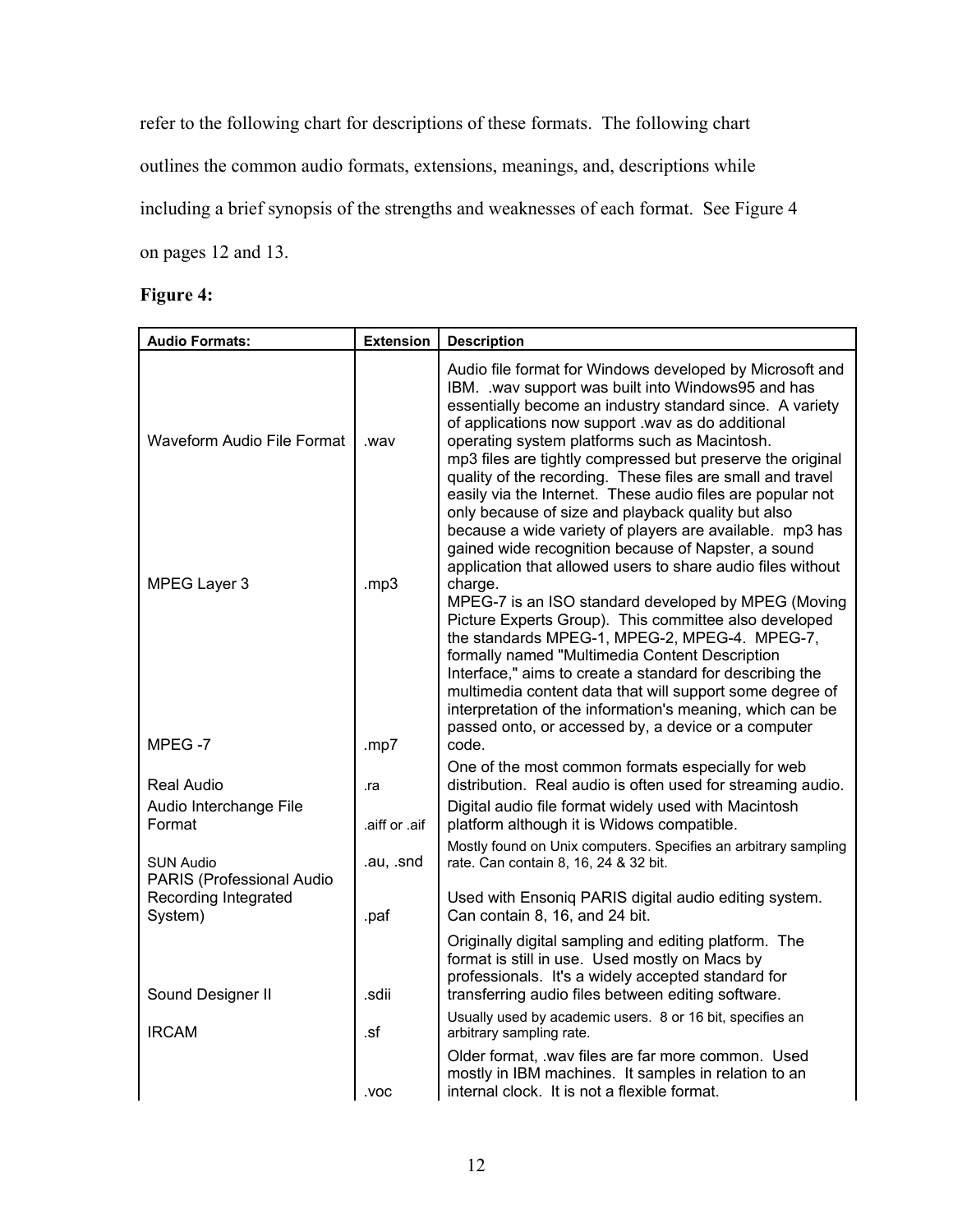|                            |             | Good for instrumental music. The files plays digitally |
|----------------------------|-------------|--------------------------------------------------------|
| Musical Instrument Digital |             | stored samples of instruments, which are located on a  |
| Interface                  | <b>MIDI</b> | sound card.                                            |

**Figure 4: Adapted from "NINCH Guide to Good Practice: Audio/Video Capture and Management," <http://www.nyu.edu/its/humanities/ninchguide/VII/> and the Colorado Audio Working Group, 2003).** 

#### **1.9 Compression**

Compression is another factor in the audio digitization process. Because audio file sizes tend to run rather large and take up a lot of space, it is important to conserve space when possible while retaining the best quality information. Compression formats are divided into two types: lossy and lossless. Lossy compression actually removes some information from the original audio file in order to make it easier to compress. Lossy compression is popular because it allows for smaller file sizes and often a user is unable to tell the difference in sound between a lossy compressed file and an uncompressed or lossless compressed file. On the other hand, lossless compression is a method of compressing audio in such a way that no information is lost. It is statistically identical to the original sound file. (Digital Audio Primer, pars. 8,9).

Compression methods are often referred to as COmpressor-DECompressors (CODEC). According to the University of Wisconsin's Division of Information Technology (DoIT), "there are many CODECs and they use a variety of technologies to reduce the file size of the video and audio files while attempting to keep the quality as good as possible" (DoIT, 4). A CODEC uses an algorithm to compress data and then decompress it again. According to the Digital Audio Primer, "some CODECs are implemented in software, some in hardware, and some are limited in their functionality" (par. 5). It is important to note that the process of compressing and decompressing files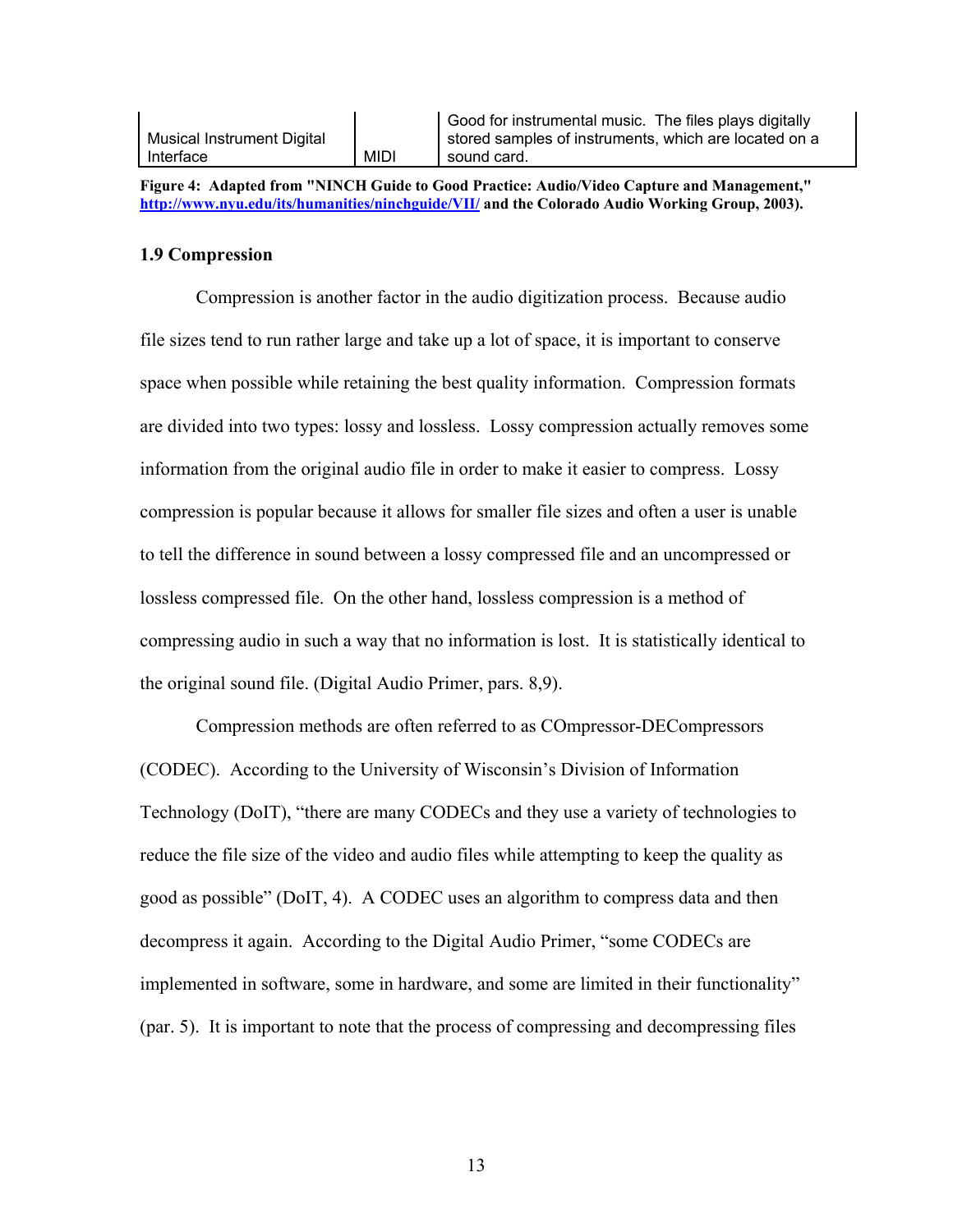is not symmetrical. More specifically, it often takes longer to compress a digital file than to decompress it for playback (Digital Audio Primer, par. 6).

Many CODECs are proprietary. It is important to keep in mind that if files are compressed with proprietary hardware, the appropriate software must be obtained to play the file on the computer. According to DoIT, some popular compression software tools today are as follows:

- 1. Discrete Cleaner 5.0
- 2. Quick Time Pro
- 3. RealProducer Mac
- 4. Helix Producer Pro PC
- 5. Windows Media Encoder

#### **1.10 Delivery**

Once audio has been digitized it needs to be converted into a deliverable format for public access. There are several good delivery methods available today, which are briefly discussed below. The best delivery options will be based on current technology and the ways in which each institution can best meet the needs of their users.

Four types of delivery methods are discussed in the "Audio Video Series: Delivering Multimedia Content to Students" provided by DoIT. The following common delivery methods as well as certain strengths and weaknesses are listed below.

1. Downloaded delivery - - files are downloaded to a user's computer.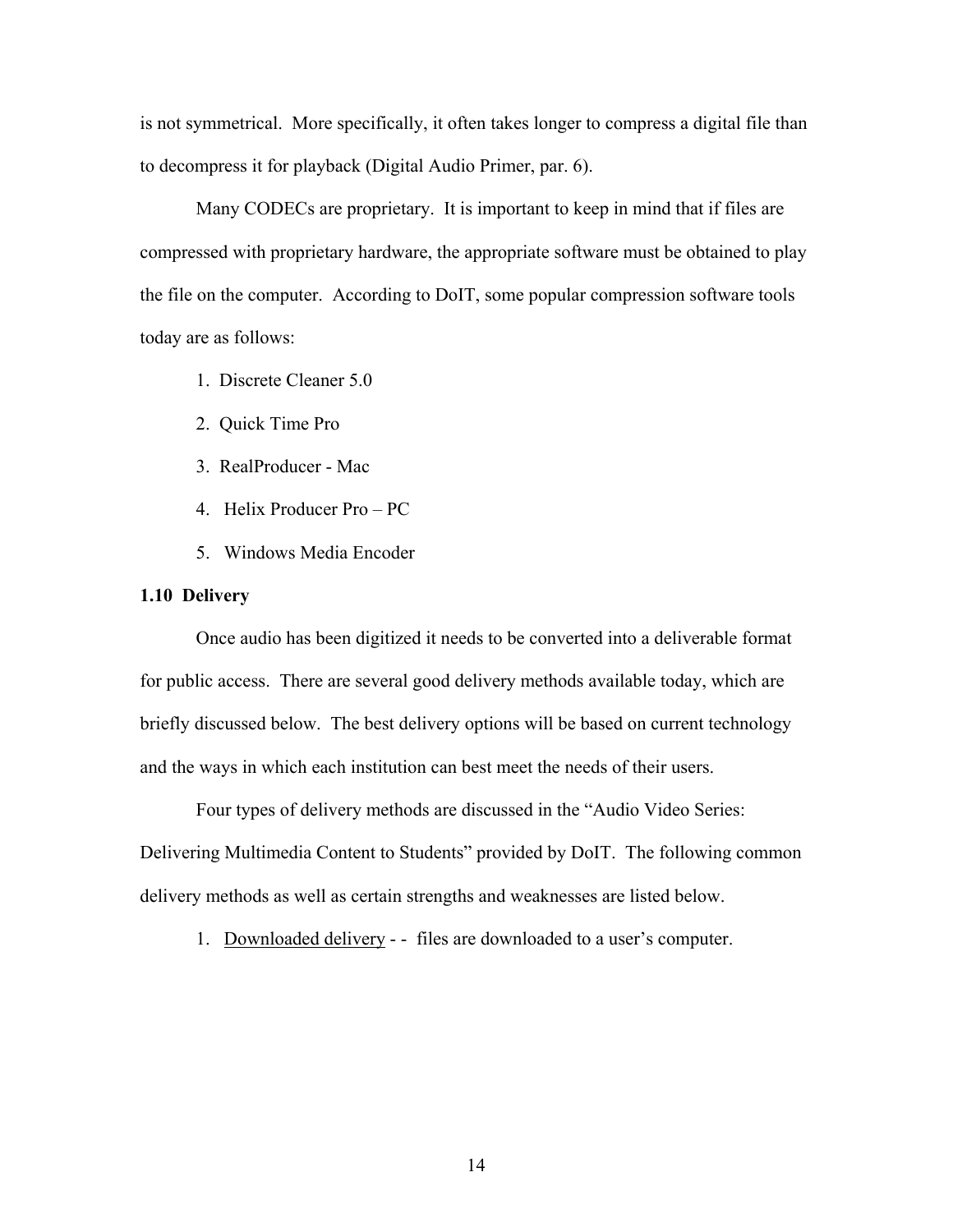#### *Strengths*

- a. The quality of downloaded media is not affected by connection speed or bandwidth whereas the quality of streamed media is dependent on the connection speed.
- b. Users have the option to listen to media as it is being downloaded. This option is known as progressive download. However, if the players do not keep up with the download, play may be choppy.
- c. Once the files are downloaded, the user can listen to the files repeatedly at any time.

### *Weaknesses*

- a. Download time can be time-consuming especially for users with a 56k or slower modem. (i.e. A 20-30 mb clip can take hours for a 56k modem user to download.)
- b. Because the files are downloaded to a user's computer, they can easily be distributed to others as the user so desires, which may lead to copyright infringement. (i.e. Napster).
- c. Downloaded files consume large amounts of space on the hard drive.

2. Streamed delivery - - files are delivered with no waiting time. Content is "streamed" or sent immediately across the internet to the user's computer and is deleted as soon as it plays.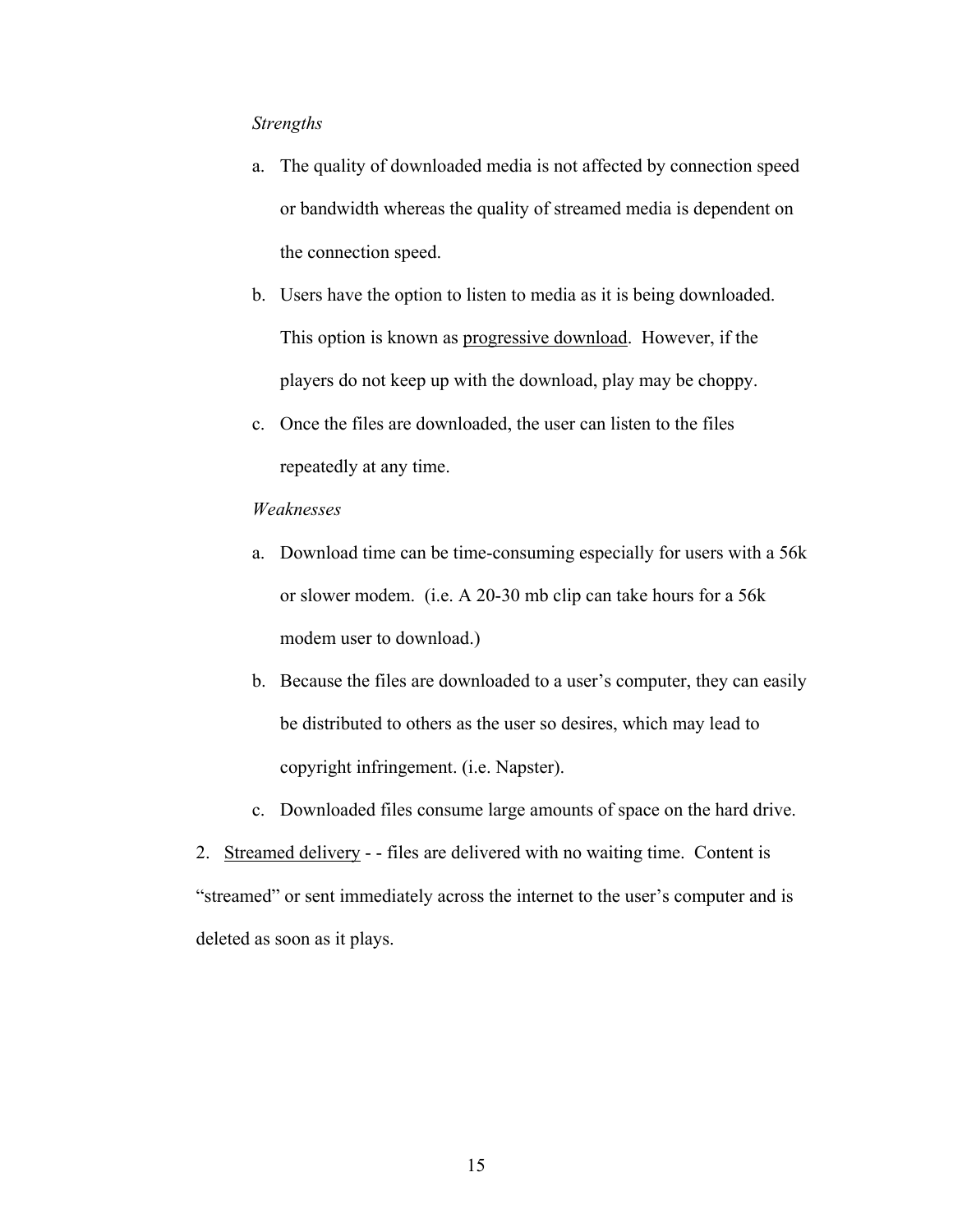#### *Strengths*

- d. Streamed audio is delivered with no waiting time. Although an initial synchronizing and buffering time usually occurs, sound can usually be heard within 30 seconds.
- e. The streaming server can create multiple versions of content based on the connection speed.
- f. Streaming allows for access control since the audio files are deleted immediately after they are played and cannot be downloaded to a user's computer.
- g. Streamed files do not take up space on the hard drive.

#### *Weaknesses*

- a. Streamed audio is delivered based on "connection capacity," which means multiple audio versions for different connection speeds are recommended otherwise users will have dropped frames and/or no audio (DoIT, 2).
- b. If multiple versions of audio are created, sometimes the quality of the streamed audio is especially poor for slower connections.
- c. Because streamed audio has a built-in buffering and synchronization that occurs with each media file, every time a new section or file is listened to, the server must rebuffer and synchronize to the computer.
- d. Because streamed files reside on another server, reference or pointer files are needed to get to these files causing more steps in the workflow.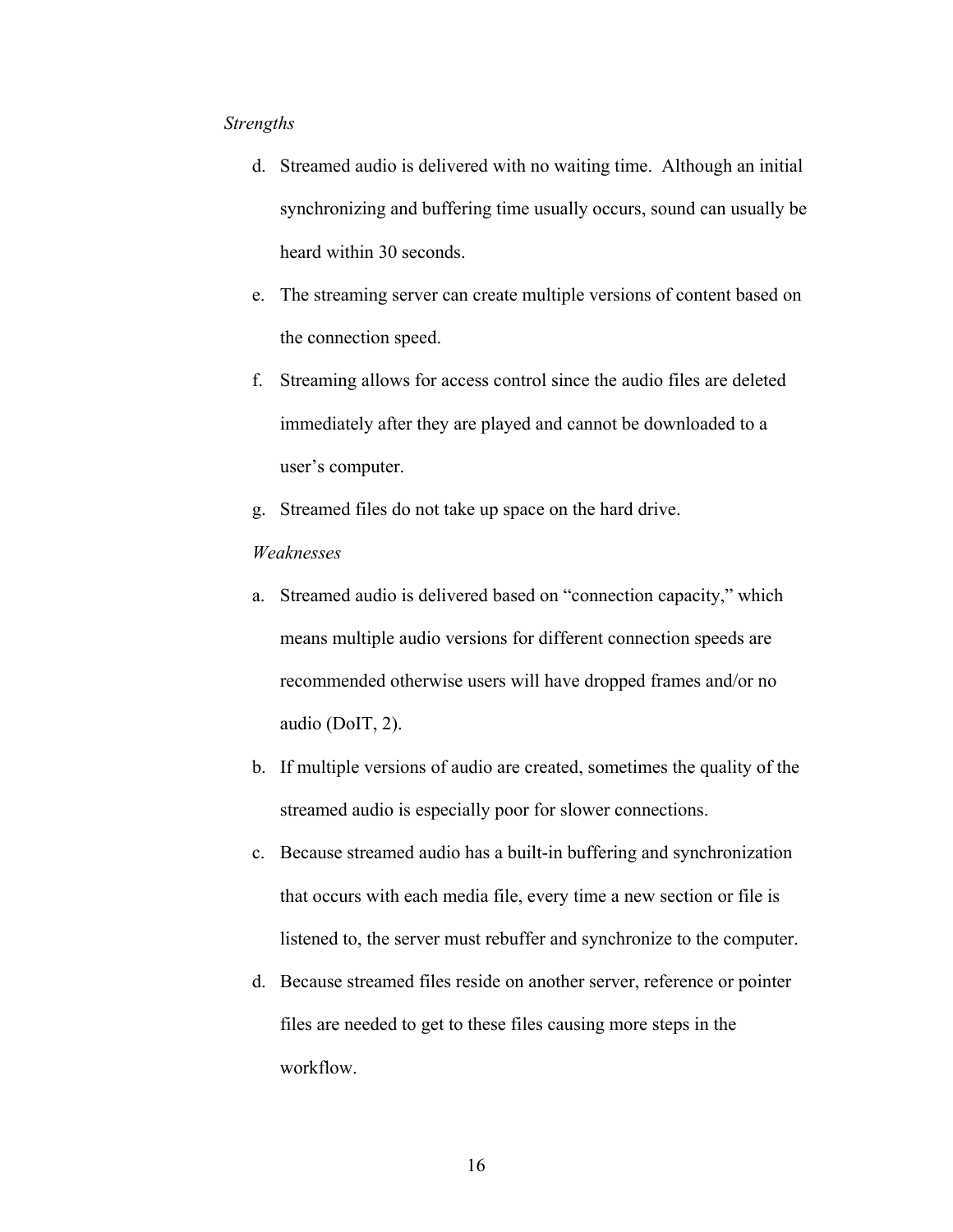e. An Internet connection is required to listen to streamed audio.

3. CD-ROM delivery - - files are written to a CD-ROM and delivered to the users.

#### *Strengths*

- h. Writing audio to CD-ROM ensures that the user has access to a high quality version of sound.
- i. An Internet connection is not required for any steps in the process.

#### *Weaknesses*

- a. Content that is written to CD-ROM is hard to update and deliver at regular intervals.
- b. Because content is housed on a CD-ROM, it is difficult to "embed media inside content. Users may need to find the files associated with each class and view them outside of the normal Web content." (DoIT, 3).
- 4. DVD delivery - files are written to a DVD.

#### *Strengths*

- a. DVD authoring software can be utilized to create an interface to present the material.
- b. DVDs provide high quality video media as well as audio.

#### *Weaknesses*

a. According to DoIT, "the install base of DVD players is not large enough to assume that all of your [users] will have access to one" (3).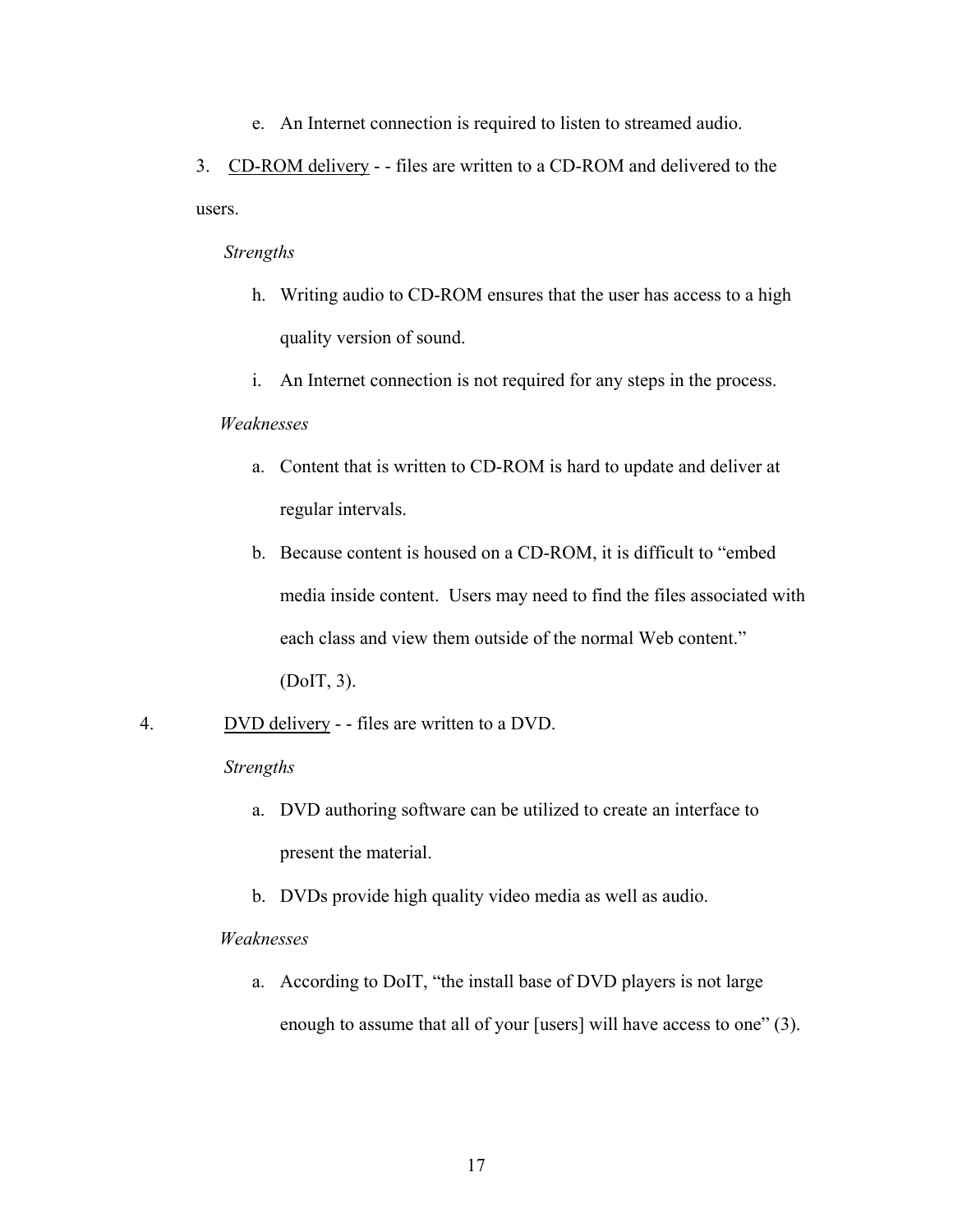b. DVD authoring is "cost-prohibitive." Presently, DVDs cost \$10 per DVD while CDs are usually less than \$1 per CD (DoIT, 3).

#### **1.11 Preservation**

According to the Library of Congress (LC), "electronic formatting has been an inescapable part of audio and video preservation programs for several decades" (par. 4). In order to retain content, sound recordings have been copied from one tape to the next over time. Due to the short life span of tape media, preservation professionals have searched for various venues that will preserve sound. One such venue is digital preservation. Presently, many tape media and formats traditionally used for audio reformatting activities are no longer available (LC, par. 8). LC notes, "the condition of tape recordings from the 1960s and 1970s has reached a near-crisis state" (par. 8). Yet, at the same time, technology in the digital sphere has been steadily developing suggesting "the current environment is conducive to the adoption of computer-based digital reformatting" (LC, par. 8).

While digital preservation seems like a viable option, there are several issues that should be considered. Concerns associated with digital preservation include the need for content to be migrated to new systems and media periodically as technology changes. Periodic migration is time-consuming and costly. A further issue outlined by LC is that "some complex data forms may not be migratable and, in order to continue their use, the…obsolete systems or environments in which they function must be emulated" (par. 6). Emulation poses problems again in areas of cost as well as access issues. Thus, while acknowledging a great interest in digitizing audio, LC remains cautious in relying on digitization as a means of preservation (par. 8).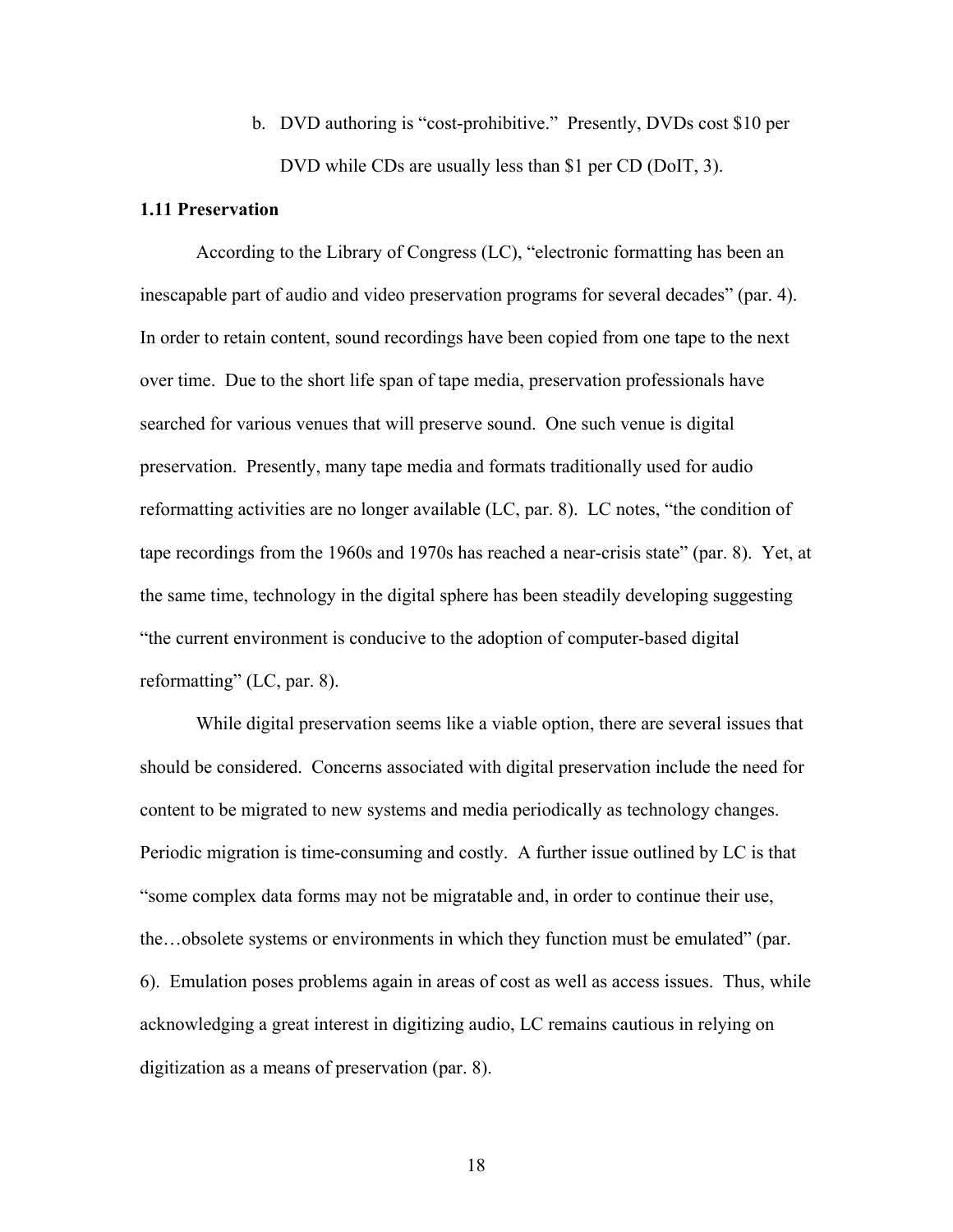Because digitization is not currently in a stage that allows for optimal preservation, it is necessary to retain copies of the original item in analog form.

# **PART II: DCG PRACTICES**

#### **2.0 Selection.**

Perhaps the single most important step in the selection process has to do with the subject specialist. It is important to identify a subject specialist who will in turn identify the items that will be captured. The Digital Content Group (DCG) does not decide which items will or will not be digitized. Rather, the DCG can only make recommendations based on the physical quality of the material. For instance, the DCG will be able to ascertain if the original item will be a good candidate for digitization based on its current physical condition. According to Preservation Microfilming: A Guide for Librarians and Archivists, "decisions to [digitize] or not to [digitize], to retain or discard the original after [digitization], and so on, must be based on the [subject specialist's] knowledge of the subject, the language, and scholarship in the field" (Fox, 76).

Once a subject specialist has identified materials for selection, he or she must go through the proposal process outlined by the DCG. According to "Project Development," "The process consists of two steps culminating in a brief Memorandum of Understanding. Initially, in this form, you are asked to provide the UWDCAC/DSC with general project management information and to write a synopsis of your idea for submission to the appropriate steering committee. After an initial review by UWDCC staff to ensure that the project can be undertaken in accordance with UWDCAC/DSC expectations, you will be asked to develop a detailed proposal assessment and cost estimate form for UWDCAC/DSC review. Your idea must have the support of your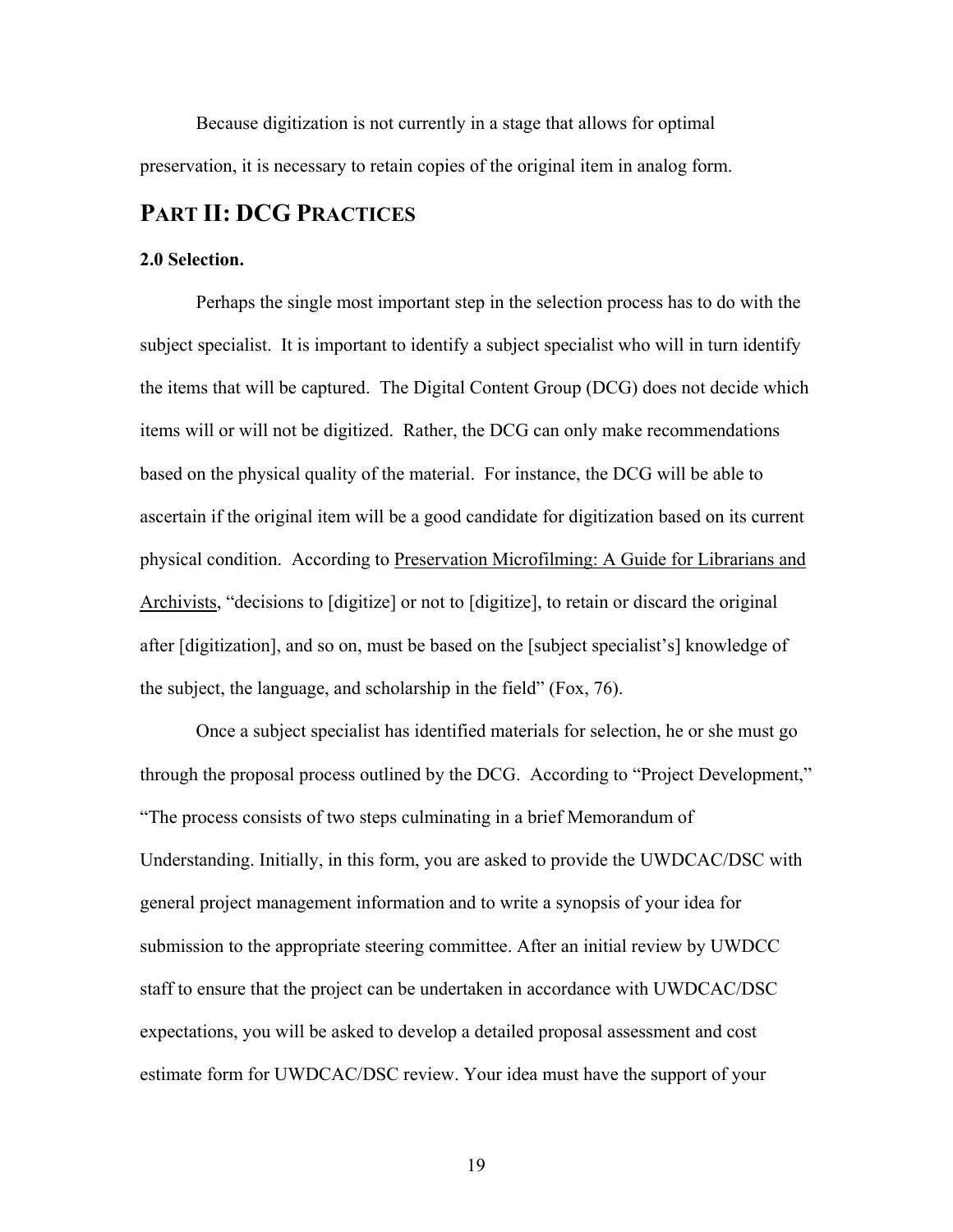library director (or designee) to be considered. The UWDCAC/DSC weighs various criteria in determining which projects to fund and/or develop" (University of Wisconsin Digital Collection Center, screen  $1$ ).<sup>1</sup>

Issues that both the subject specialist and the DCG should consider are listed under "Guidelines."

#### **2.1 Guidelines:[2](#page-19-1)**

- 1. What are the physical characteristics of the tape? (i.e. wax cylinder, reel-toreel, speed at which the original object was recorded) Consider also such things as length, format, content, condition, age, and quality.
- 2. Will an attempt be made to preserve the original tape after duplication? Consider appropriate format for archival master.
- 3. Who will test the tape for sound quality? Will digitization be used as an enhancement quality?
- 4. What is the time frame?
- 5. How is the project being funded?
- 6. Who will be responsible at different stages of production?
- 7. How will the institution perform the actual transfer?

# **PART III: WORKFLOW**

#### **3.0 Check in**

The following steps are to be taken when checking audio formats into the DCG:

1. Review and check in the original material with the inventory record from the

 $\overline{a}$ <sup>1</sup> University of Wisconsin Digital Collections Center (http://uwdcc.library.wisc.edu/develop.html).  $\frac{2}{5}$  Solection mudelines are adented from the Colectede Digitation Project Digital Audio Guidelines

<span id="page-19-1"></span><span id="page-19-0"></span><sup>&</sup>lt;sup>2</sup> Selection guidelines are adapted from the Colorado Digitization Project Digital Audio Guidelines, May 2003.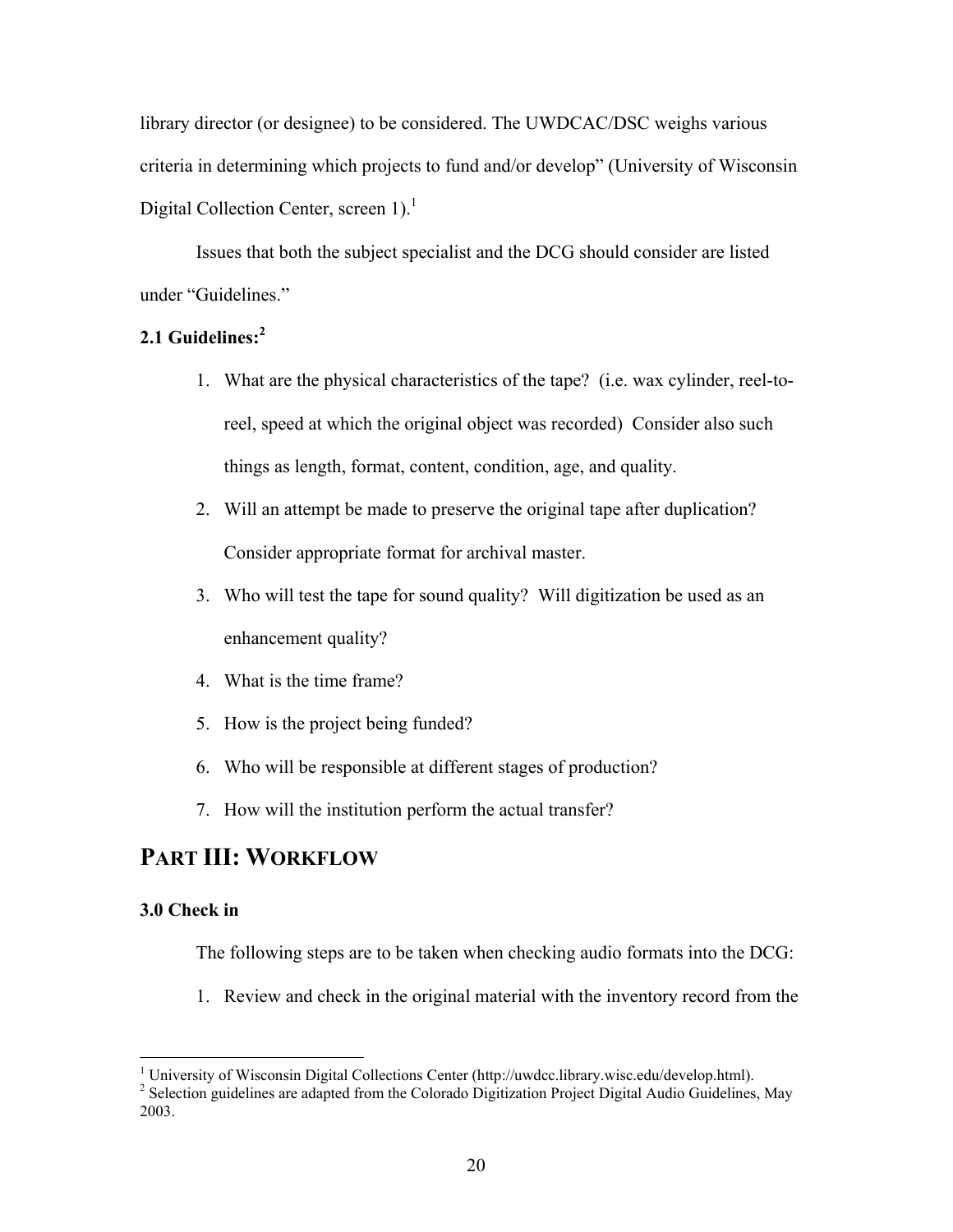owning institution. (i.e. The African audio has its own record keeping system.)

- 2. DCG staff will assign an internal ID to audio material.
- 3. Information will be entered on an internal tracking sheet that has been designed to reflect information needed to track the workflow of the reformatting of the original item. This sheet will be adapted for specific project needs.
- 4. Audiotapes will be stored in one of two places. Depending on the size of the collection, it may be stored in Special Collections on the  $9<sup>th</sup>$  floor of Memorial Library. If the collection is smaller, it may be stored in the locked file cabinet located in the DCG.

#### **3.1 Work Scene**

Because the DCG is growing and changing with technology, there are several possible scenarios that could occur when it comes to the work scene. The following scenarios are examples of past, present, and future work scenes.

**3.11 Scenario 1:** One full time equivalency (FTE) Research Intern will supervise 2 student audio technicians. The student technicians will be handling the recorder workstation in real time with one tape having two sides with each side having 6.5-7 hours of recorded sound totaling  $13.5 - 14$  hours per single tape. This will take approximately 16-22 hours of work time per tape for duplicating/converting the analog tape to a digital format. This time will include the dedication of one workstation that will be monitored by one student technician switching with another student technician throughout the week to maintain an 18-hour workweek.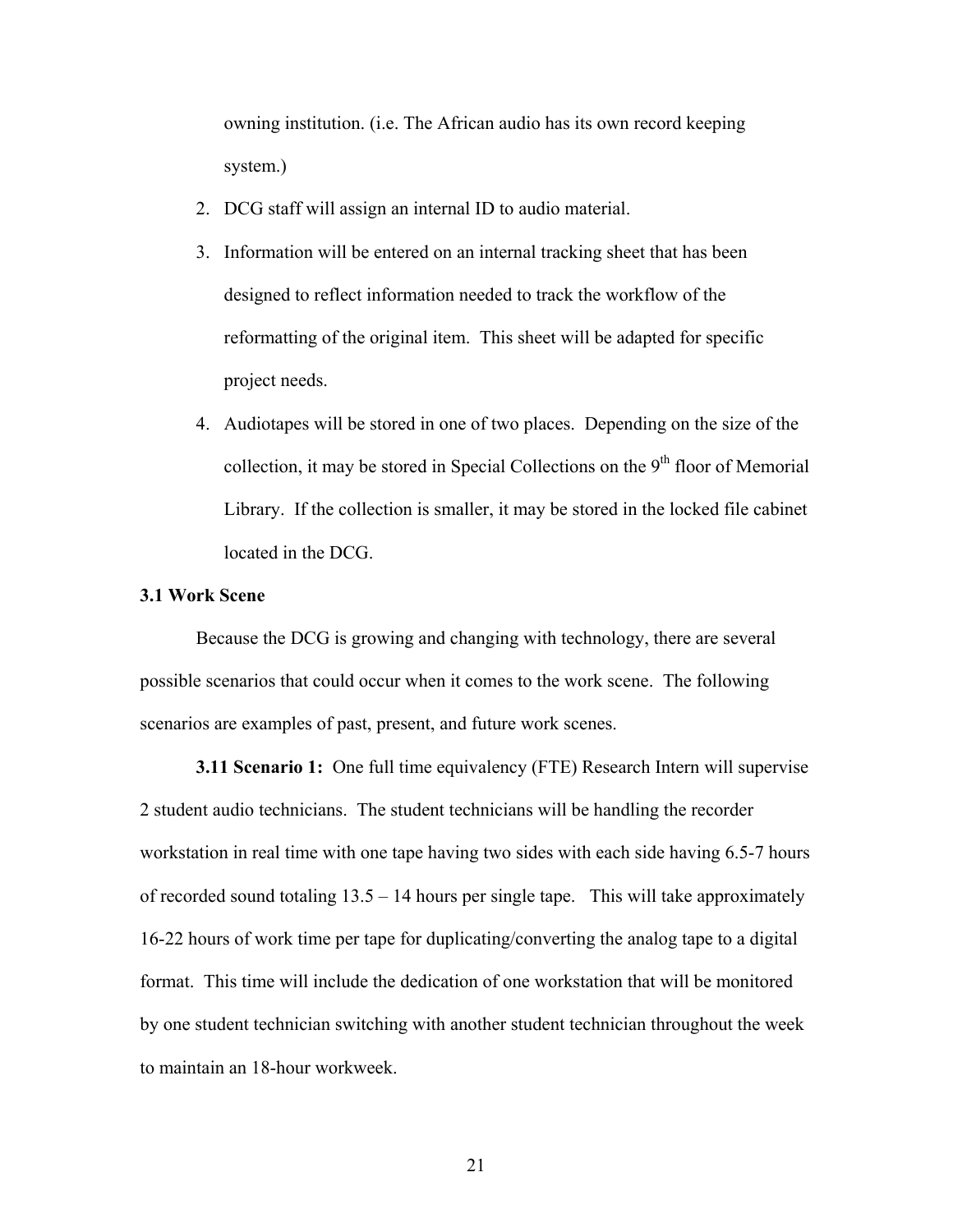**3.12 Scenario 2:** Playback of the original tape at 2 or more times the speed of the original. One tape with seven hours of recorded sound on each side representing 14 hours could be captured in double speed by one technician using one deck in about 9.5 hours of work time. (The tapes we are currently working on have approximately 3 hours on each side. Later in the projects, we expect to encounter tapes with 6 to 6  $\frac{1}{2}$  hours per side. These will be played back at 4 times the original speed.)

**Note:** DCG recorders are capable of the following speeds: 15/16, 1 7/8, 3 ¾, and 7 ½

**Example:**  $3\frac{3}{4}$  quadruples the speed so seven hours of recorded tape is reformatted in 1  $\frac{3}{4}$  hours.

#### **3.2 Pre-Capture**

 The type of project being digitized by the DCG determines the bit-depth and samples per second used for capture. For instance, if the project is primarily an access project, the audio may be digitized at standard CD quality. However, if the project is a preservation driven project, the audio may be digitized at 48 kHz and 24 bit-depth. (These figures may vary as standards change over time.) Although it may seem that there is not a vast difference between the two areas of capture with each project, information is captured in the most compatible way. For instance, there is a different standard for every situation in which digital sound is used – primarily speaking in terms of samples per second.

#### **3.3 Example of Current Capture Practices at the DCG**

For the Harold Scheub African Storytelling tapes (Scheub project), the DCG captured at 24-bit depth to reduce distortion and 96,000 samples per second or 96 kHz. Once again, the bit-depth and sampling rate will vary according to the needs and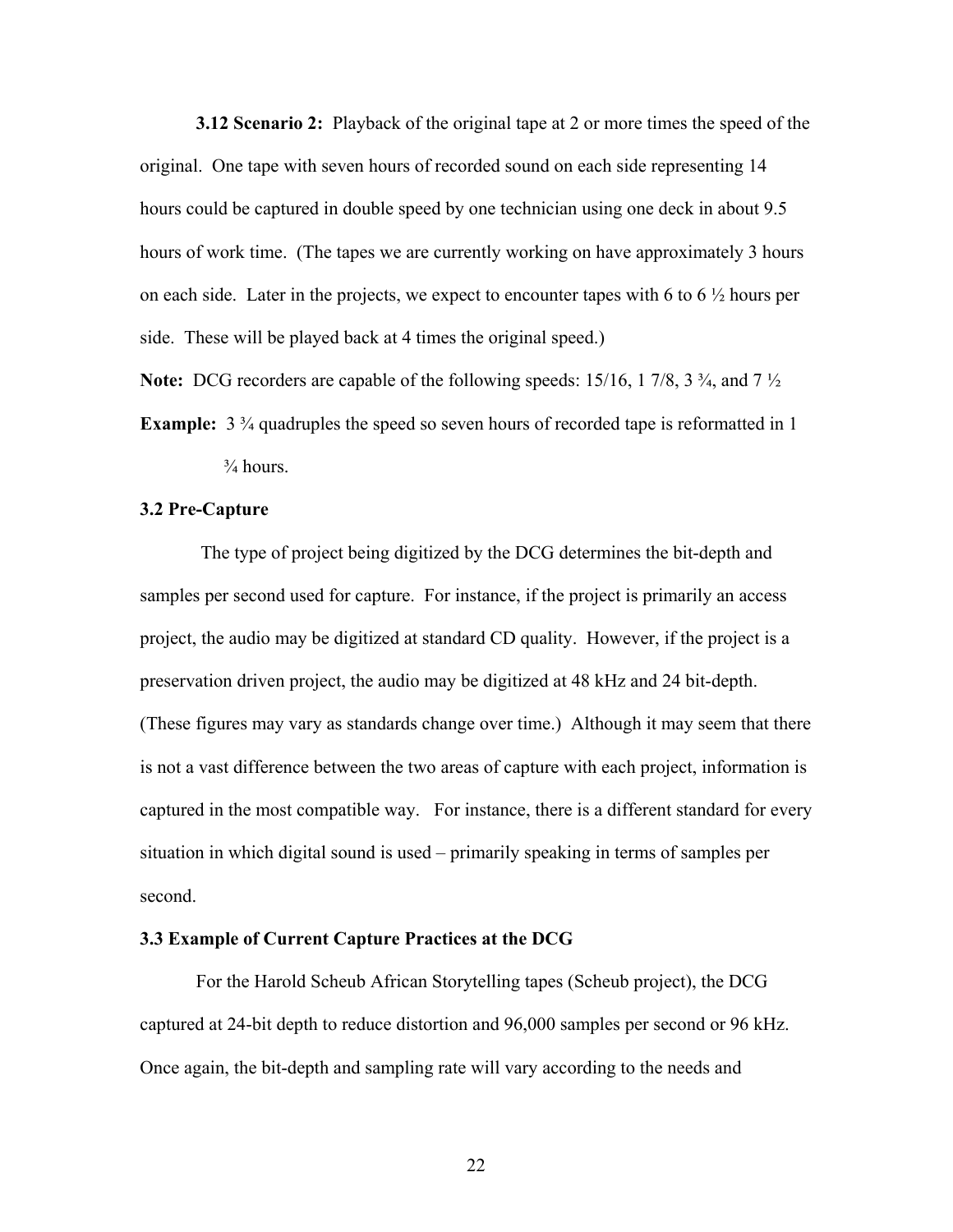demands of each project. For the Scheub project, the DCG recorded at a faster rate than the original rate of the object to save time during capture. After capture, it was then necessary to change the rate of playback from 96,000 to 48,000 in order to keep the sound from being distorted. Therefore, when the DCG captures sound at 96 kHz, the audio technician must tell the computer to treat the sound as if it were captured at 48 kHz for playback.

#### **3.4 Post-Capture**

After the analog audio waves have been successfully digitized, the files are edited and saved in minor ways before uploading to the server. See the following set of steps for workflow instructions.

- 1. Briefly listen to the digital copy of the audio to ascertain if any noise or other interference has distorted the audio. If so, the tape must be re-recorded.
- 2. Delete empty frames at the beginning and end of the audio wave form using Peak software.
- 3. Save the files on the Macintosh hard drive. See the Audio Procedures guide for instructions on editing and saving files using Peak software. Both Macintosh computers (A and B) can hold up to 28 GB in the Project Files drive. It is time to transfer files when only 3 GB remain free in the Project Files drive. (**Note** *Although it has been done before, it is unknown how often or how advisable it is to regularly defragment the Macs.*)
- 4. Transfer the files from the audio Macintosh machines (Audio Macs) to the Macintosh running OS 10 (UNIX driven operating system). The computer currently running OS 10 is FTHORES. FTHORES is connected to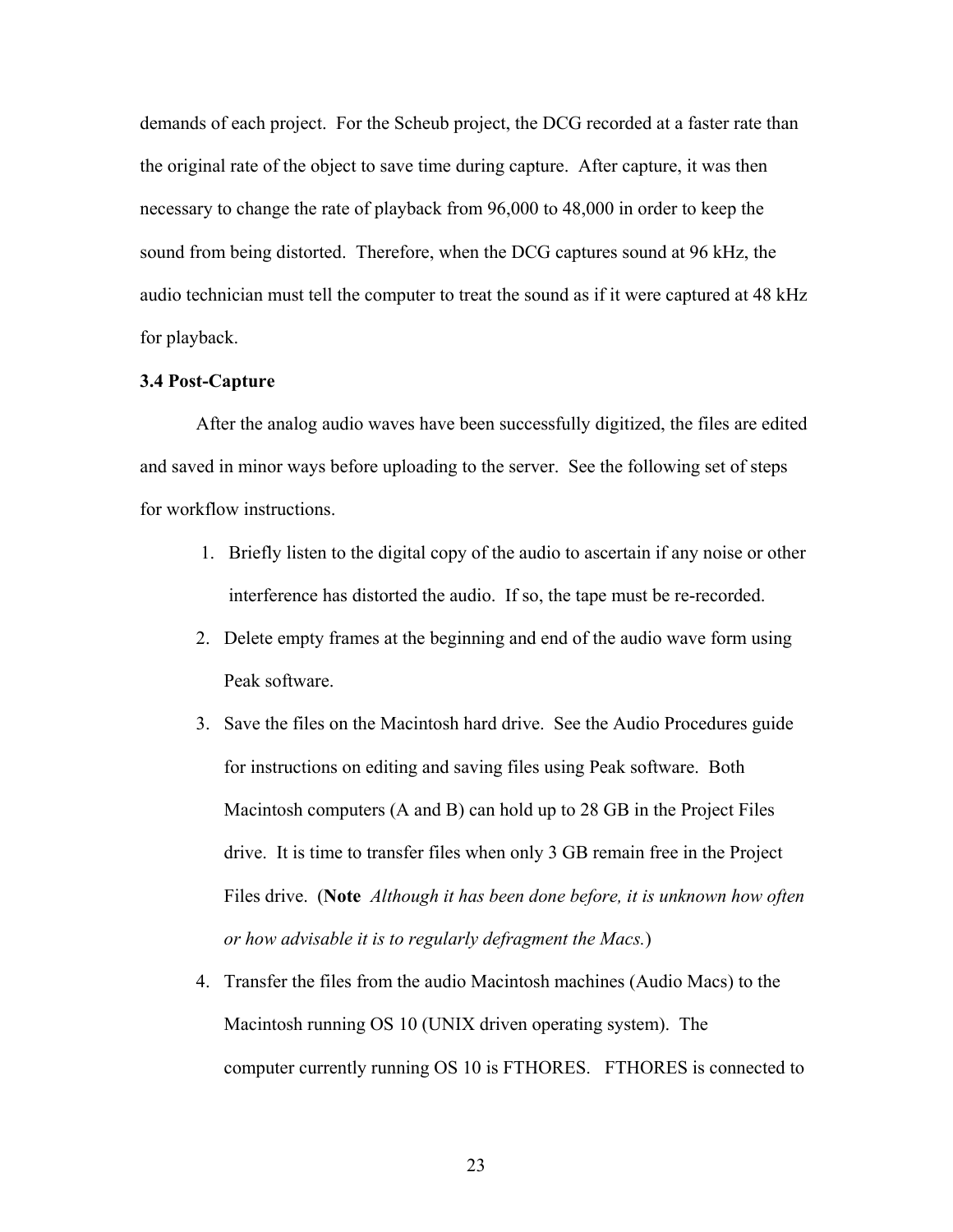the Audio Macs through a direct fire wire interface that uses FTHORES as the target drive and plugs into either Audio Mac. The fire wire is used because all networking components have been stripped off the Audio Macs to ensure minimal interference during the digitization process. FTHORES has two 80 GB drives for storing audio files until they are uploaded to the server.

# **IF THIS IS A PRESERVATION PROJECT, THE FOLLOWING STEPS MUST OCCUR:**

- 5. From FTHORES, transfer files to the server (LIBELLA). A directory (*/db/stage*) is set up on LIBELLA to receive the audio files. The files are uploaded in batches of 30 GB because 30 GB is the amount that will fit on the Digital Linear Tape (DLT) drive that the audio files are being backed up to.
- 6. Tell the Library Technology Group (LTG) that 30 GB of files are now uploaded on the server.
- 7. LTG informs DoIT that files are ready to be backed up. DoIT backs up the files making three (DLT) tapes with identical information. One copy is kept in remote storage, one copy is stored on site in LTG in an 18-hour fire safe, and one copy is kept at DoIT. The copy kept at DoIT will be sent to remote storage as well once it has been determined that none of the files are immediately needed.
- 8. DoIT informs LTG that files have been backed up to DLT.
- 9. LTG deletes the files from LIBELLA leaving the directory empty and ready for uploading another 30 GB as necessary.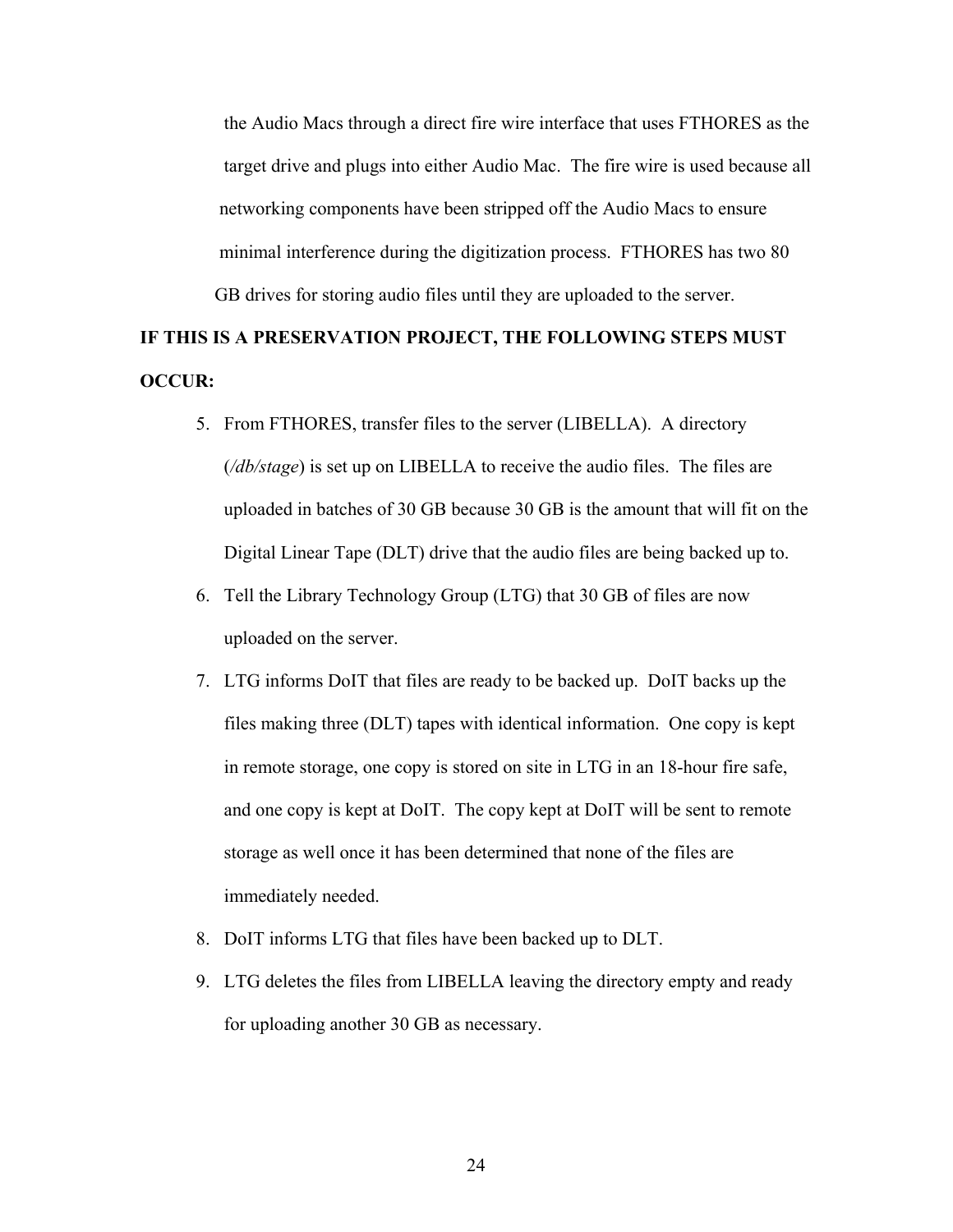10. In the future, if the DCG decides to make this material available for access rather than preservation only, files can easily be recovered from DLT. Deterioration of DLT has not yet been addressed within the LTG since the tapes have just been created, but a check/refresh schedule will be implemented once the hardware environment has been expanded and configured.

#### **IF THIS IS AN ACCESS PROJECT, THE FOLLOWING STEPS MUST OCCUR:**

- 5. Utilize the Cleaner software, a batch-processing tool that allows .aiff audio files to be converted into streaming audio. The files will be compressed into REAL audio streaming files for access.
- 6. Contact LTG to set up the directory on the server (GLS-NT3), which will hold the streaming audio.
- 7. The streaming audio files are then transferred to the streaming server (GLS- NT3). The metafiles are kept on the DCG server (Libtext) and serve to point to the exact location of the streamed audio on GLS-NT3. (A **metafile** serves to redirect the browser to the actual audio file. The metafile, a **.ram** file uses rtsp (Real time protocol instead of http protocol to link to the .ram file on GLS-NT3).
- 8. A back up file of the audio will be created and stored on CD within the DCG if the DCG suspects they will need a readily available copy of the audio on hand. CDs would not be used as an acceptable form of preservation or storage for the audio files. Their intended use would only to provide the DCG with immediate access to the audio files. The CDs used by the DCG will hold up to 650 MB. Naming schemes follow a "logical" pattern. Names may be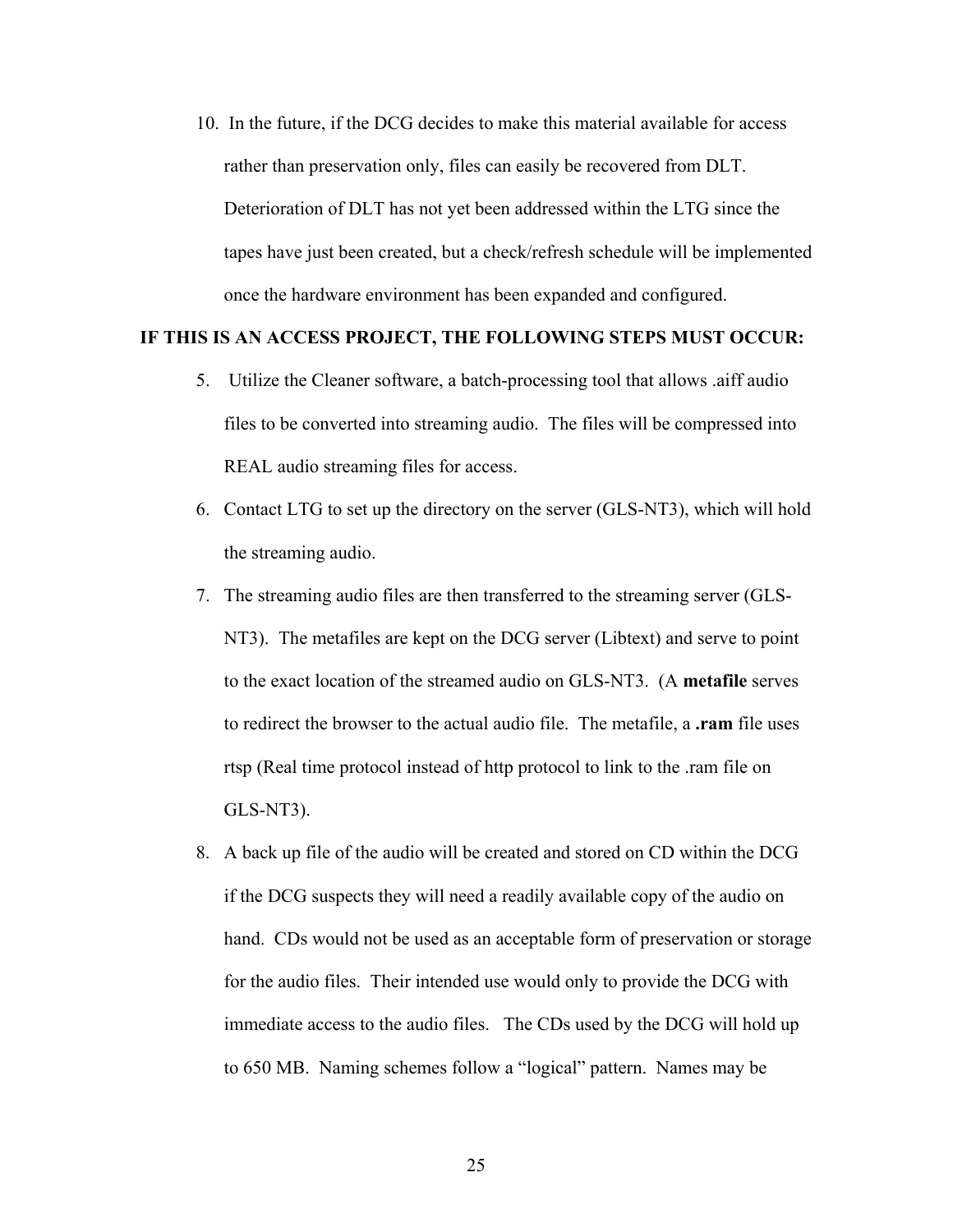assigned according to Project ID, Folder name, Original or Derivative, and disc number. (i.e. Africana Jesuit01 Orig 001) In the future, there may be a move to store sound files for immediate access on DVDs rather than CDs.

#### **3. 5 Metadata practices**

Last, but not least, the DCG uses standard Dublin Core fields as well as some locally created metadata fields to capture metadata for audio files. Up to 27 Dublin Core fields can be used for metadata capture, but fields for each project are usually determined by project owners/content providers and the DCG. The DCG will meet with project owners/content providers to determine what

information is available with the audio file and what should be included in the

metadata according the project owner/content provider's specifications. This data

is then mapped into Dublin Core format. For one audio project, the Belgian-

American Research collection, the following Dublin Core Fields were used. (DC

denotes Dublin Core.)

#### **Dublin Core Fields**

**DC** Title - - The name given to the Resource by the Creator or Publisher. If unknown, a descriptive title may be assigned by staff.

**DC** Title Other - - A title other than the main title, such as a translated title or a variant of the title.

**DC** Creator - - The person(s) or organization(s) primarily responsible for the intellectual content of the Resource.

**DC** Contributor - - The person(s) or organization(s) in addition to the Creator who have made significant intellectual contributions to the Resource but whose contribution is secondary to that of the Creator.

**DC** Subject - - The terms, phrases, or classifications used to provide topical access to the Resource.

**DC** Description - - A textual description of the content of the Resource.

**DC** Publisher - - The entity responsible for making the Resource available in its present form, such as a corporate publisher, a university department, or a cultural institution.

**DC** Date - - The date the Resource was made available in its present form.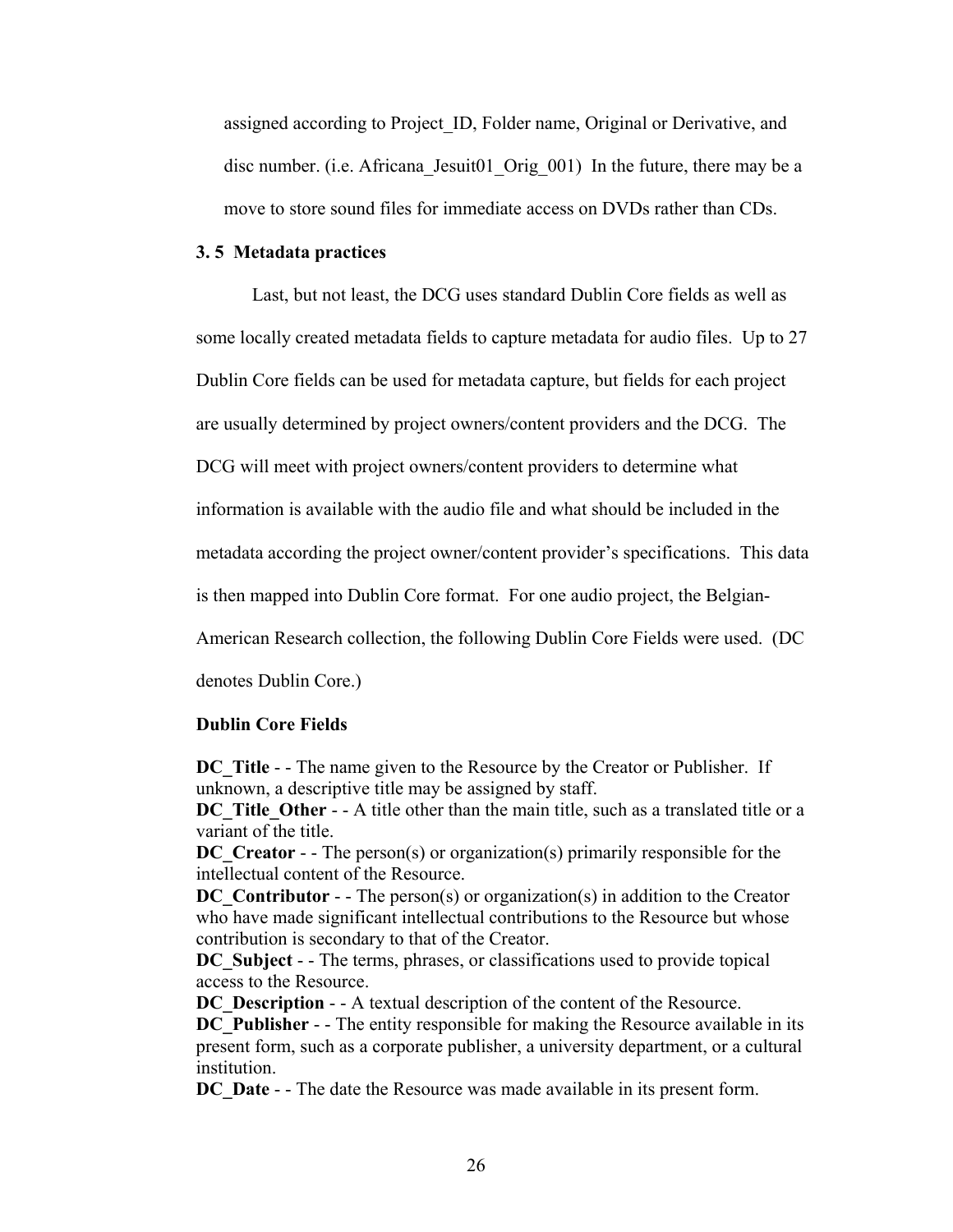**DC** Type - - The nature or genre of the content of the Resource, such as text, image, physical object, or collection.

**DC** Format - - The physical or digital manifestation of the Resource.

**DC** Identifier - - An unambiguous reference to the Resource within a given context.

**DC** Identifier LocalID - - Identifier for the Resource; must be unique at least within the scope of the collection.

**DC** Source - - A reference to a Resource from which the present Resource is derived.

**DC** Language - - The language of the intellectual content of the Resource.

**DC\_Relation - - A reference to a related Resource.** 

**DC\_Relation\_OtherFormat** - - A reference to a related Resource. The described Resource contains the same intellectual content as the referenced Resource, but is presented in another format.

**DC\_Relation\_IsPartOf** - - A reference to a related Resource. The described Resource is a physical or logical part of the referenced Resource.

**DC\_Relation\_HasPart** - - A reference to a related Resource. The described Resource is a physical or logical part of the referenced Resource.

**DC** Coverage - - The spatial location or temporal duration characteristic of the Resource.

**DC\_Rights** - - Information about rights held in and over the Resource.

**DC\_Rights\_Ownership** - - Information about owner of rights held in and over the Resource.

**DC\_Rights\_Terms** - - Information about the terms and conditions for use of the Resource or Media Object.

The DCG also uses several locally created fields. These fields are unique

to the DCG's specific metadata needs. See below.

#### **Locally Created Fields**

**Note -** - Information about the Resource (or its surrogates) not intended for Resource discovery. Use only for internal notes not appropriate for other elements.

**Submitter** - - The personal or corporate name of the submitting agency. **Mediastring** - - Digital surrogate for Resource. This information links the Resource metadata record and the digital surrogate. See example below.

**MediaRights Terms** - - Structural and administrative information pertaining to a digital representation of the Resource. This information is often provided by DCG.

**Update** - - This locally created field contains the date that the metadata record for the Resource was most recently updated. Updates include corrections to titles, authors, etc.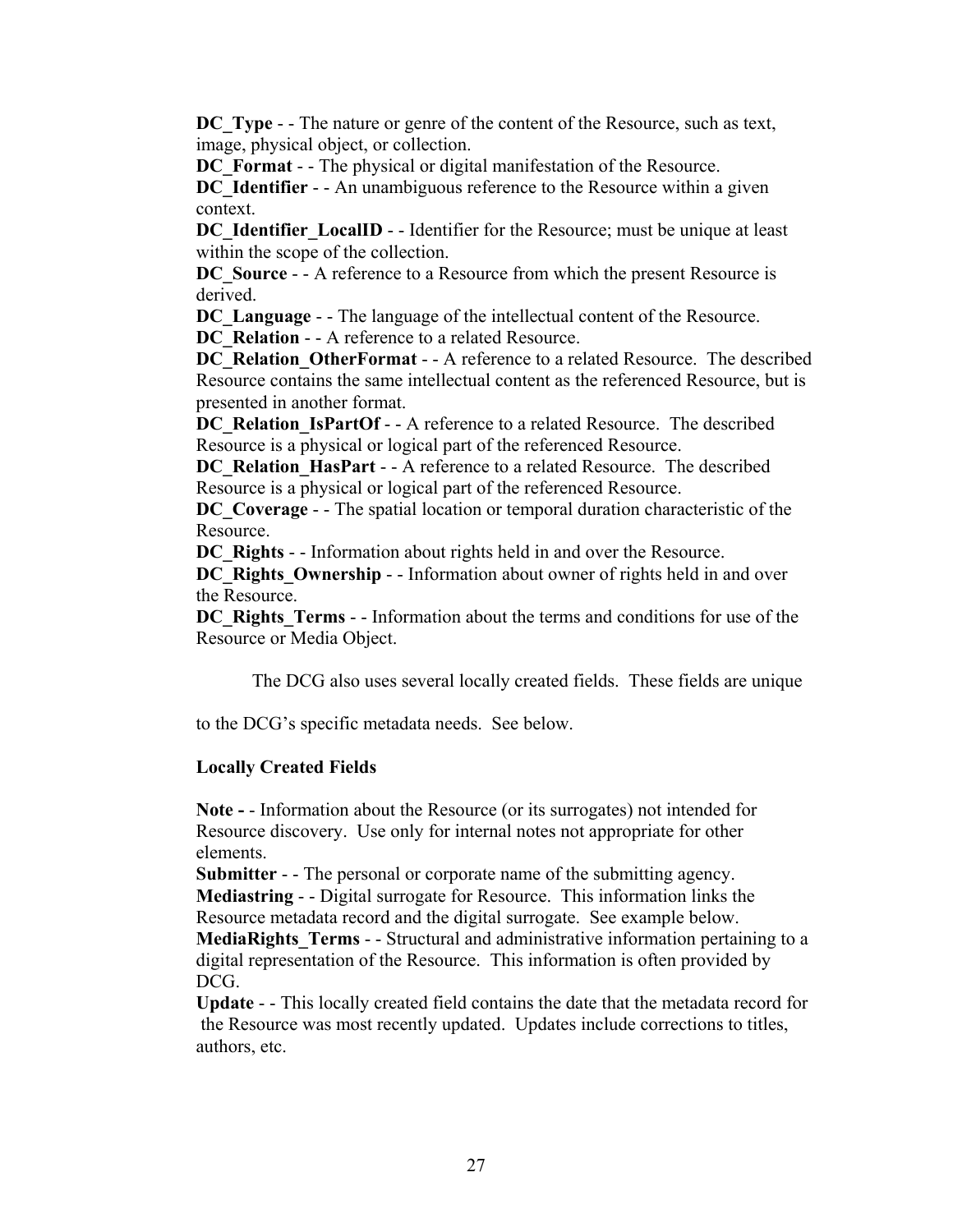**\*Note\*** The mediastring contains specific metadata about the audio file. The media string serves to point the user to the sound file and is delimited with semi-colons. See the following example for a breakdown:

#### **belgian/belgian1/;ap1a12;1;r;audio/x-pn-realaudio;**

- 1. **belgian/belgian1;**  - refers to the directory structure or where the sound file lives.
- 2.  $apla12$ ;  $-$  is the file name.
- 3. **1;** - tells the audio client that there is only one sound file.
- 4. **r;** - denotes the presence of a "reference" file or a .ram metafile. (The URL for the metafile is displayed on the web browser). The metafile has its own URL that the web client is directed to. However, the metafile also contains a URL within it. When the web client comes to the second URL embedded within the metafile, it automatically launches the audio client. Once launched, the audio client will automatically follow this second URL to where the actual sound file is stored and begin playing it.
- 5. **audio/x-pn-realaudio;** - denotes the format of the file. This segment of the mediastring is the MIME (Multi-purpose Internet Mail Extension) type for the file that contains the base media type followed by the more specific media type.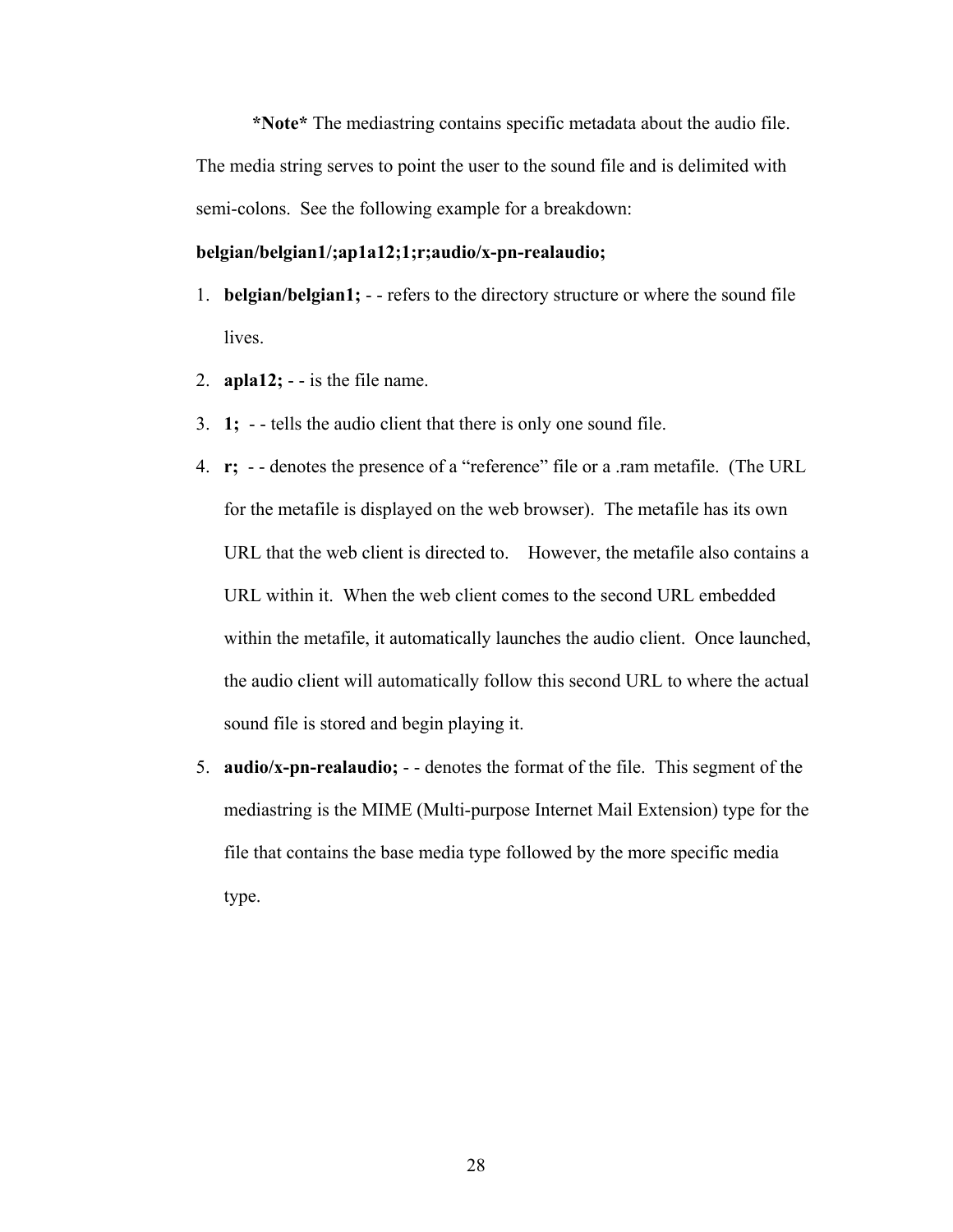#### Works Cited

Cross, Jason. "Digital Audio Primer." ExtremeTech. Ziff Davis Media Inc. (2004): 24 pars. 8 March 2204. Available: http://www.extremetech.com.

Digital Audio Working Group. "Digital Audio Best Practices." Colorado Digitization Program. (2003): 42. 1 January 2004. Available: http://64.233.167.104/search?q=cache:5cWvvyjxoJcJ:www.cdpheritage.org/resou rce/audio/documents/CDPDABP\_1-

- 2.pdf+Colorado+Digital+Audio+Working+Group+2003&hl=en&ie=UTF-8.
- Division of Information Technology (DoIT); University of Wisconsin- -Madison. "Audio Video Series: Delivering Multimedia Content to Students." 7 July 2003. Available: http://wiscinfo.doit.wisc.edu/ltde/ORFI/avs/.
- Fox, Lisa F., ed. Preservation Microfilming: A Guide for Librarians and Archivists. 2<sup>nd</sup> Ed. Chicago: American Library Association, 1996.
- Jayne, Allen W., Jr. "Sampling and Nyquist's Theorem for Audio and Video." Nyquist Theorem Details. (2003): 34 pars. 3 November 2003. Available: http://members.aol.com/ajynejr/nyquist.htm.
- Library of Congress. "Digital Audio-Video Repository System Support Attachments to an RFQ." (2003): 25 pars. 7 July 2003. Available:

http://lcweb.loc.gov/rr/mopic/avprot/rfq4.html.

- Minnesota Historical Society. "Digital Media." Electronic Records Management Guidelines. Minnesota: State Archives Department, 2002.
- NINCH. "Audio/Video Capture and Management." The NINCH Guide to Good Practice in the Digital Representation and Management of Cultural Heritage Materials.